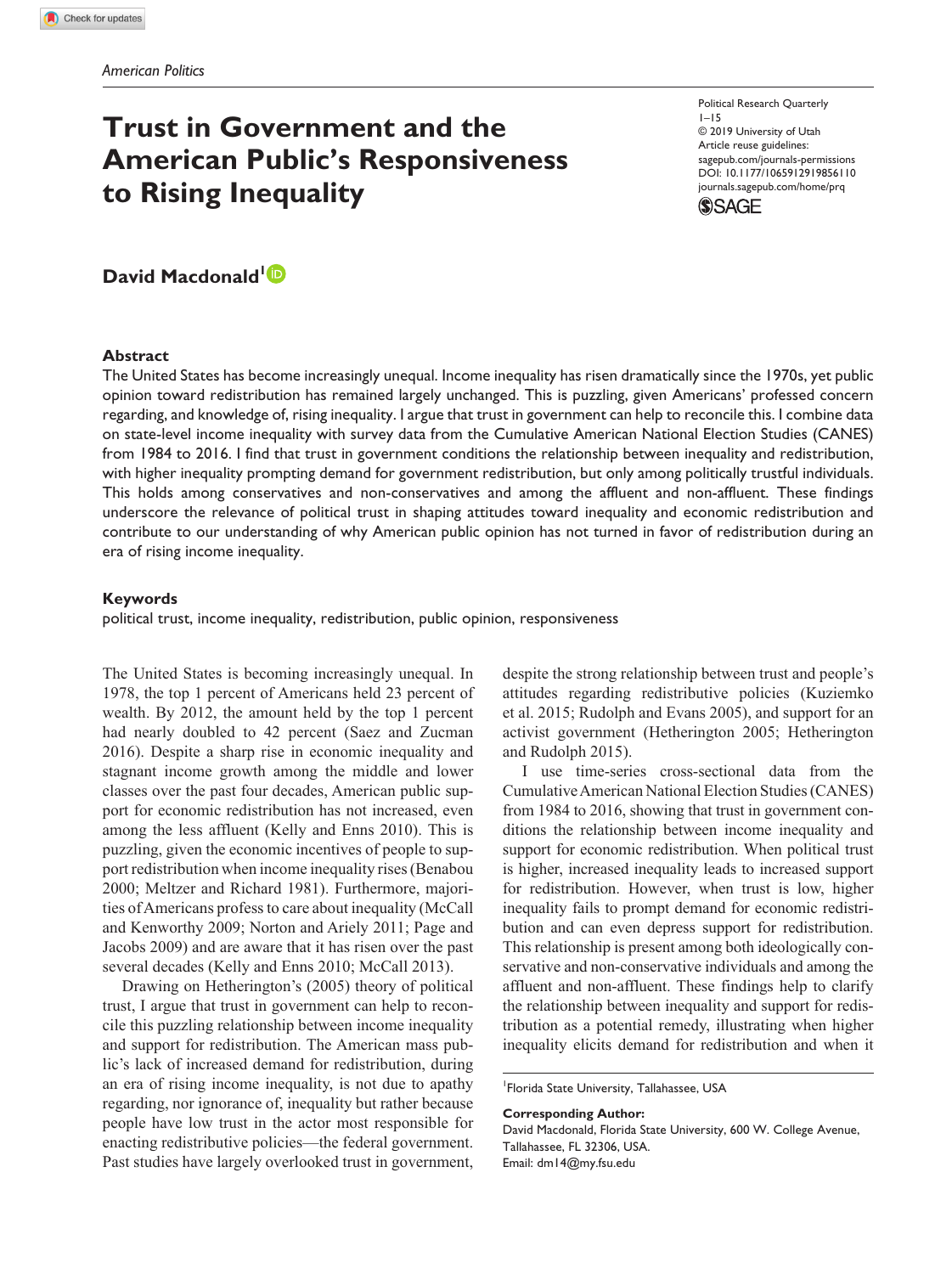|   | Much larger | Somewhat larger | About the same | Somewhat smaller | Much smaller |
|---|-------------|-----------------|----------------|------------------|--------------|
| % | 55.6        | 24.0            | 14.9           | 3.8              |              |
| n | 8.124       | 3,51            | 2,178          | 558              | 252          |

**Table 1.** Americans' Knowledge of Rising Income Inequality.

*Source.* 2002–2016 American National Election Studies time-series studies.

The question asks, "Do you think the difference in incomes between rich people and poor people in the United States today is LARGER,

SMALLER, or ABOUT THE SAME as it was 20 years ago?"

does not. This paper also contributes to our understanding of why U.S. public opinion has not shifted in favor of redistribution during a four-decade increase in economic inequality.<sup>1</sup>

Inequality does not exist in all contexts (Ellis 2017), and in some instances, preferences do not differ much across income groups (Branham, Soroka, and Wlezien 2017; Ura and Ellis 2008). Yet, on average, wealthy Americans vote, contact officials, and donate to campaigns at much higher rates (Schlozman, Verba, and Brady 2012), and tend to see their preferences better represented on a host of issues (Bartels 2016; Ellis 2012; Flavin 2012; Gilens 2012; Hayes 2013). In short, there is a disconnect between people's attitudes toward income inequality and their attitudes toward redistribution. This disconnect is theoretically puzzling (Kelly and Enns 2010; Meltzer and Richard 1981) and detrimental to a well-functioning democracy (Bartels 2016; Gilens 2012; Hacker and Pierson 2010; Scheve and Stasavage 2017). These findings thus have broader implications, underscoring the role that political trust plays in fostering a more responsive mass public and a more politically equal democracy.<sup>2</sup>

# **Public Opinion toward Inequality and Redistribution**

Despite decades of rising inequality, the American mass public has not turned in favor of greater economic redistribution (Shaw and Gaffey 2012). As noted by Condon and Wichowsky (2019) in a forthcoming article, the conventional wisdom characterizes Americans as either ignorant: lacking the factual knowledge to respond to growing inequality, or tolerant: accepting of inequality because of due to beliefs about mobility (but see McCall 2013). Survey data show, however, that majorities of Americans are not ignorant of, nor apathetic regarding, inequality.

Data from the 2002 to 2016 American National Election Studies (ANES), presented in Table 1, show that the American public is aware that inequality has risen, and risen considerably, since over the past several decades. Data from multiple surveys support this. For instance, a January 2014 poll from CBS showed that 70 percent of Americans thought the gap between the rich and poor was getting larger, while a December 2013 Bloomberg poll showed that 65 percent of Americans thought that the gap between the rich and everyone else had increased during the past 10 years.<sup>3</sup>

Although people may be ignorant of annual trends in inequality (Bartels 2016), or be uncertain regarding the true level of inequality in the country or their place in the income distribution (Gimpelson and Treisman 2018), they are clearly aware that income inequality has increased over the past several decades. Furthermore, even if people are ignorant of the true level of inequality in the United States, it may be due to the fact that they pay greater attention to inequality in their state (Xu and Garand 2010) or local areas (Newman, Johnston, and Lown 2015; Newman, Shah, and Lauterbach 2018), rather than ignorance of inequality in and of itself. In short, there is considerable evidence to suggest that the American public is at least *somewhat* aware that inequality has risen.

People also care about rising inequality and desire to see a more egalitarian distribution (Page and Jacobs 2009), viewing high inequality as an affront to equality of opportunity (McCall 2013). Data from the 2012 ANES show that a majority of Americans think that increased wealth disparities between the top and bottom 20 percent of households is a bad thing (see Table 2).4

A January 2014 poll from Gallup showed that only 33 percent of Americans were very or somewhat satisfied about how income and wealth are distributed in the United States. A 2017 Pew poll showed that a majority of Americans think economic inequality in the country today is a very big (48%) or moderately big (34%) problem, while only a few think it is a small problem (10%) or not a problem at all (5%). Similar data from 2013, 2014, and 2016 Pew polls show that large majorities (between 74% and 83%) think that the gap between the rich and poor is a very big or moderately big problem, while a minority (between 16% and 23%) think that it is a small problem or not a problem at all.

In short, the American mass public is aware of and concerned about rising income inequality. Despite this, extant research has produced mixed evidence regarding the relationship between inequality and redistribution,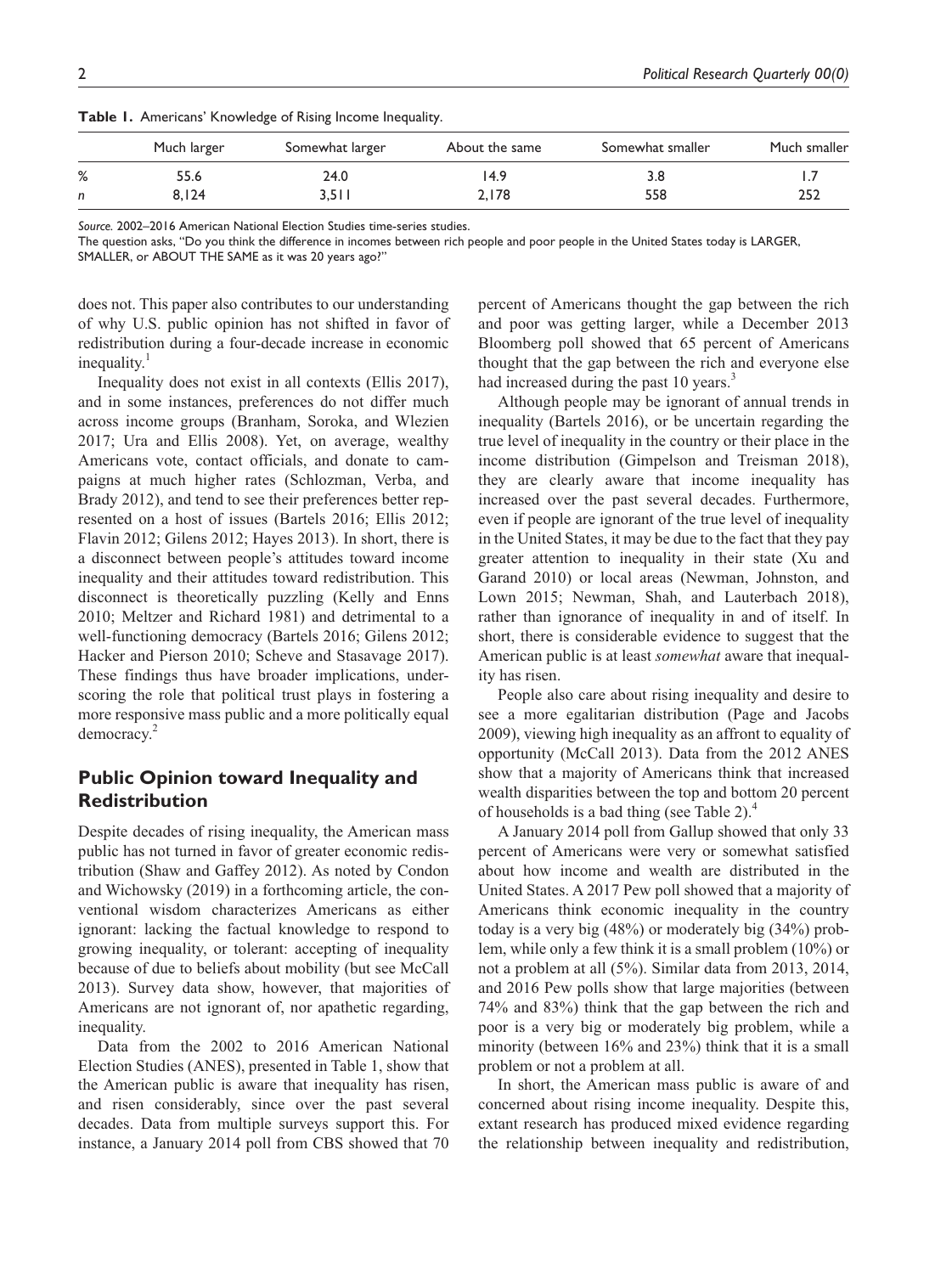**Table 2.** Americans' Views on Growing Inequality.

|   | Bad thing | Neither good nor bad | Good thing |
|---|-----------|----------------------|------------|
| % | 52.6      | 37.2                 | 10.2       |
| n | 2,884     | 2.046                | 558        |

*Source.* 2012 American National Election Study.

The question asks, "In 1967, households in the top 20 percent earned an average of 11 times as much as households in the bottom 20 percent. Today, the top earn an average of 15 times as much. Is it good, bad, or neither good nor bad that the DIFFERENCE between the top and bottom incomes has changed this way?"

that is, whether higher inequality will eventually prompt demand for redistribution. Some have found a positive relationship, with higher levels of local income inequality lowering people's belief in American meritocracy (Newman, Johnston, and Lown 2015) and bolstering their support for redistributive spending (Johnston and Newman 2016), organized labor (Newman and Kane 2017), and elected officials who support inequalityreducing policies (Newman and Hayes 2019). Additional observational (Franko, Tolbert, and Witko 2013) and experimental studies (Boudreau and MacKenzie 2018; McCall et al. 2017) have documented a positive relationship, with negative perceptions of inequality, and experimentally induced information regarding the extent of inequality, prompting greater support for redistributive spending and taxation. Condon and Wichowsky (2019) argue that information about inequality *can* lead to increased support for redistribution, but only when social comparisons are facilitated upward, that is, when people view themselves as worse off than the most affluent, rather than better off than the least affluent.

In contrast, some, employing observational (Bartels 2016; Hayes 2014; McCall and Kenworthy 2009; Solt et al. 2017) and experimental designs (Ballard-Rosa Martin and Scheve 2017; Sands 2017; Trump 2018; Trump and White 2018), have found a null relationship, with concern about, and information regarding, exposure to inequality having, at best, a trivial relationship with belief in economic meritocracy and support for government spending and taxation. Others, examining over-time, aggregate opinion, have demonstrated a negative relationship (Kelly and Enns 2010; Luttig 2013; Wright 2018), with higher inequality actually promoting economic conservatism among the mass public. Overall, findings are mixed (Franko 2016), and extant research has not provided a satisfactory answer as to why a mass public that has economic incentives to support redistribution, professes to care about rising inequality, and is aware of its rise has not shifted in favor of redistribution during an era of rising inequality. I argue that the decline of trust in government can help to reconcile this.

# **Trust in Government and Support for Redistribution**

Income inequality has been rising since the 1970s. This decade also saw the erosion of trust in government. The tumult of the 1960s, the Vietnam War, and the Watergate scandal all undermined the American public's trust in government. In 1972, more than 50 percent of Americans said they trusted the government to do the right thing "most of the time" or "just about always." Four decades later, barely 20 percent of Americans felt this way.<sup>5</sup> I argue that this decline in trust matters for understanding the aforementioned disconnect between Americans' attitudes toward inequality and support for redistribution.<sup>6</sup>

People who are trusting of government are more likely to give officials the leeway to enact and implement redistributive policies, rather than oppose government action. I argue that trust not only influences support for redistribution but also influences whether people turn in favor of redistribution when income inequality rises. Indeed, Figure 1 shows that political trust and inequality have moved in opposite directions over the past several decades.

Political trust is a broad evaluation of the entire government.<sup>7</sup> It reflects diffuse rather than specific support for government officials such as the president or leaders of Congress (Citrin and Stoker 2018; Easton 1975). Low trust in government, however, does not reflect dissatisfaction with the American system of democracy, that is, opposition to the Bill of Rights, but rather a negative evaluative view of the government as a whole (Intawan and Nicholson 2018). Although trust has a partisan component (Keele 2005), with Republicans (Democrats) expressing higher levels of trust when a Republican (Democrat) is president, the questions typically used to measure trust ask about the government as a whole, rather than about specific evaluations of partisan figures such as the president or congressional leaders.<sup>8</sup>

Hetherington (2005, 10) defines political trust as "how positively citizens perceive government's performance relative to their expectations" and views trust as a "running tally" of how well government is performing. Trust in government has broad political implications. Low trust has been shown to reduce elected officials' approval ratings, inhibiting their ability to marshal public support for their policies and address societal problems. Low incumbent approval further reduces trust, creating a political environment in which it is difficult for politicians and government to succeed (Hetherington 1998). Less trusting citizens are unlikely to afford elected officials the leeway and flexibility to enact new policies (Hetherington 1998) and are less willing to pay taxes and comply with laws (Fairbrother 2019; Scholz and Lubell 1998). This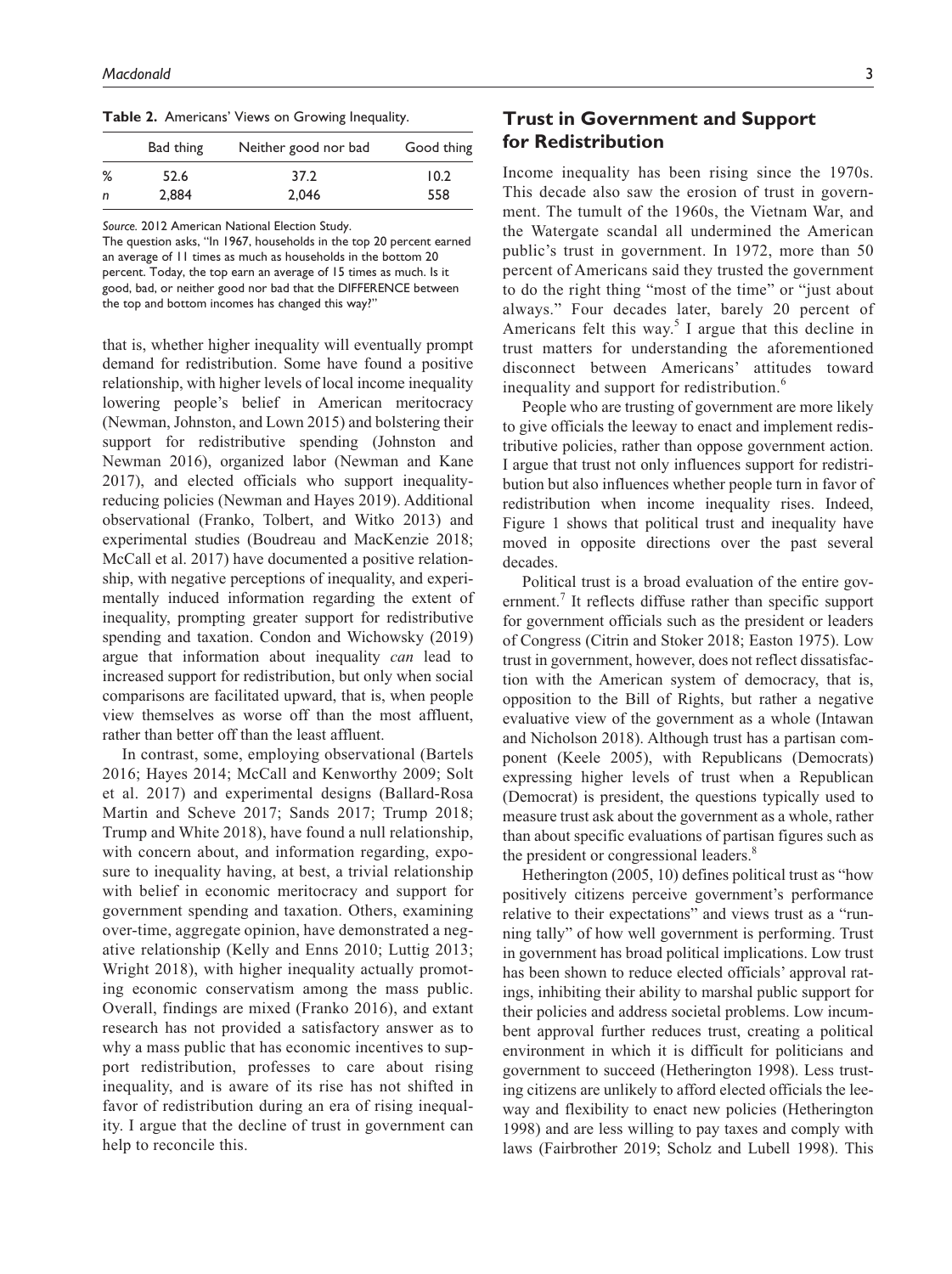

**Figure 1.** The movement of U.S. income inequality and trust in government over time: (A) income inequality and (B) trust in government.

Trust in government reflects the percentage of Americans who said they trusted the government to do the right thing "always" or "most of the time." Income inequality shows the pre-tax income share held by the top 1 percent of Americans. Years range from 1958 to 2015, with a few missing for trust in government depending on the availability of poll questions.

can create a vicious cycle, whereby low political trust inhibits government performance, which further reduces trust in government.

When deciding whether to support government policies, most Americans, lacking sufficient political information (Converse 1964; Delli Carpini and Keeter 1996), tend to rely on information shortcuts (Lau and Redlawsk 2001; Lupia 1994). One such shortcut is trust in government. Simply put, "trust serves as a simple decision rule for supporting or rejecting government activity" (Hetherington 2005, 51). People need to believe that government, the actor responsible for enacting and implementing redistributive politics, is not wasteful, ineffective, and/or corrupt. Otherwise, they will be unlikely to support government action to reduce inequality, even though many Americans wish to see a more equal distribution of wealth. Indeed, large majorities have pessimistic views regarding government's ability to effectively address societal problems, with less than 10 percent of Americans stating that they have a "great deal" of confidence in the federal government to handle domestic problems.<sup>9</sup>

I argue that low trust in government offers an explanation for the disconnect between people's attitudes toward inequality (general awareness of and opposition to it) and their failure to support increased redistribution as a means of addressing rising inequality. If people lack political trust, and indeed many Americans have pessimistic evaluations of government's problem-solving abilities, then they will be unlikely to support government efforts to redistribute wealth, even in an era of high and rising income inequality.

Government redistribution is a policy that entails some risk (Hetherington and Globetti 2002; Rudolph 2009),

and thus the type of policy likely to "activate" political trust. Redistribution implies that some people bear costs, be they real or perceived, without receiving any tangible benefits. Government efforts to reduce income differences would likely require higher taxes on the wealthy and increased spending to assist the poor. Neither of these actions guarantee widely dispersed benefits, as would Social Security, Medicare, or spending on the environment (Rudolph and Evans 2005), for example.<sup>10</sup> Supporting government redistribution may, for many Americans, also entail value-based sacrifices. Many Americans hold humanitarian values (Feldman and Steenbergen 2001) and a strong core belief in economic individualism (McClosky and Zaller 1984). Redistribution may run counter to the notion of people "pulling themselves up by their bootstraps" and achieving success through initiative and hardwork. Furthermore, people would have to assume that government action would not be wasteful and would indeed achieve its objective of more equally dispersed wealth.

Trust in government has been strongly linked to redistributive preferences by past research, using both observational (Hetherington 2005; Rudolph and Evans 2005) and experimental research designs (Kuziemko et al. 2015). For example, Kuziemko et al. (2015, 1499–1501) experimentally lowered individuals' political trust by portraying the U.S. government as corrupt. Individuals in this treatment group, relative to a control group, were significantly less trusting of government and less supportive of means-tested redistributive spending (aid to the poor, food stamps, and subsidized housing), less willing to sign a petition asking their U.S. senators to raise the estate tax, and more likely to favor private charity over government action as a means of reducing inequality. As Hetherington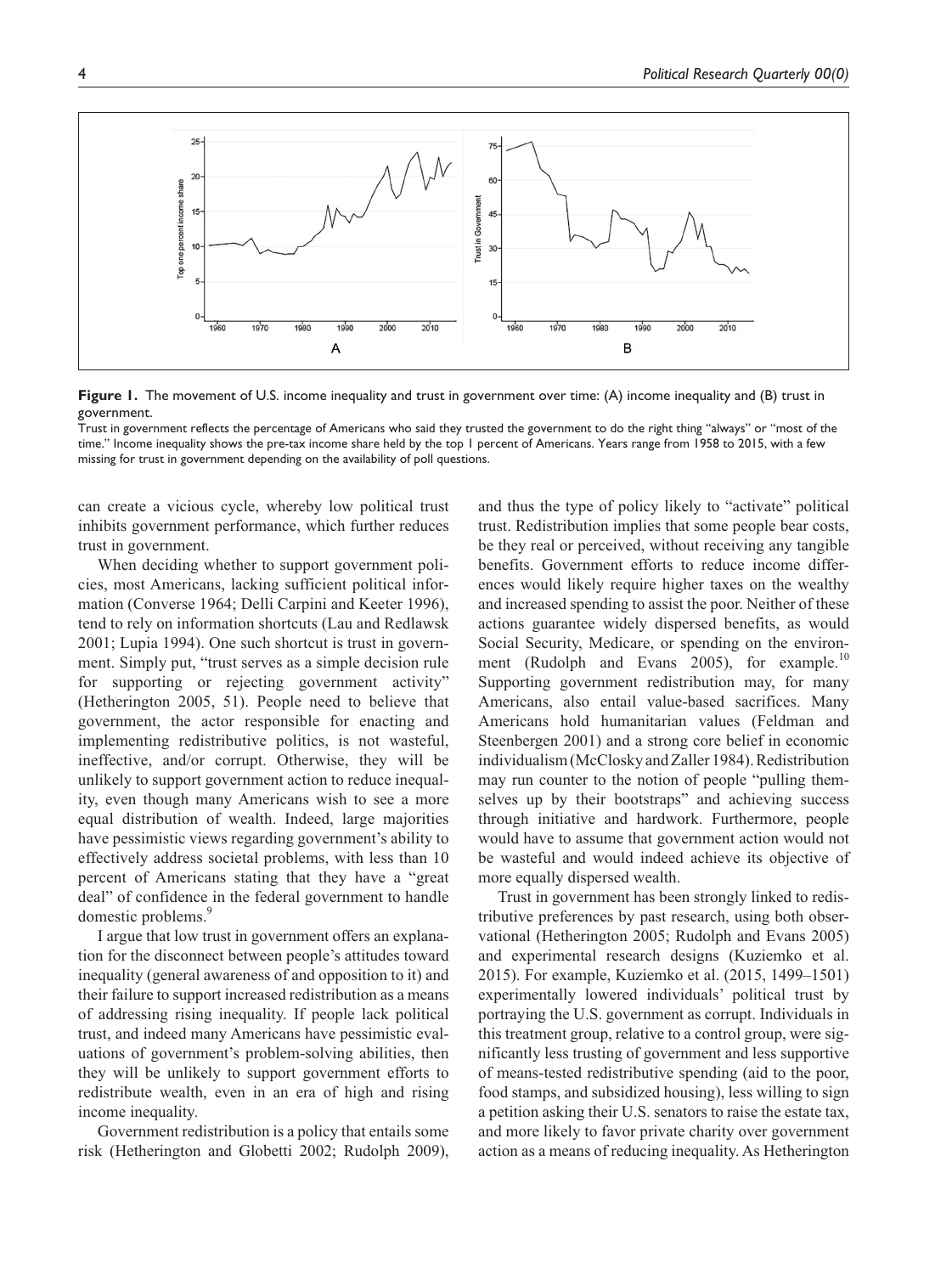and Husser (2012, 321) state, "put simply, people need to trust the government to support more government." Formally, I hypothesize the following:

**Hypothesis:** Income inequality should positively influence support for redistribution, but only among individuals who are trusting of government.

## **Data and Method**

To test this hypothesis, I use data from the Cumulative American National Election Study (CANES) from 1984 to 2016. I combine these individual-level survey data with a measure of state-level income inequality over the same time period.

# *Dependent Variable—Support for Redistribution*

The CANES is a general dataset and thus has fewer questions to measure support for redistribution than do individual ANES time-series studies. To maximize the number of years and states in the analysis, and thus to maximize variation in state-level inequality, I use three variables that are asked over the longest period of time in the ANES. These are seven-point scales that ask about government services and spending, a government guarantee of jobs and a good standard of living, and private versus government health insurance.<sup>11</sup> Rather than rely upon one survey question to capture support for redistribution, I rely on multiple measures to increase measurement validity (Ansolabehere, Rodden, and Snyder 2008). A principal components factor analysis confirms that they each load strongly onto a single factor (eigenvalue = 1.91, variance explained  $= 63.7\%$  and provide a valid measure of the latent concept of support for economic redistribution. I use the factor score from this analysis, rescaling it to range between 0 and 1.

## *Independent Variable—Trust in Government*

I use four questions from the CANES to measure trust in government. The four questions ask the following: how often people trust the government to do the right thing (1  $=$  never,  $2 =$  some of the time,  $3 =$  most of the time, 4 = always), how much tax money government wastes (1  $=$  a lot,  $2 =$  some,  $3 =$  not very much), how many people in government are crooked/corrupt  $(1 =$  quite a few,  $2 =$  not very many,  $3 =$  hardly any), and whether government is run by a few big interests or for the public at large (1 = few big interests, 2 = benefit of all the people).<sup>12</sup> These questions serve as a standard measure of trust in government (Hetherington 1998, 2005), and a principal components factor analysis shows that they

each load onto a single factor (eigenvalue  $= 1.80$ , variance explained  $= 44.9\%$  and serve as a valid measure. I use this factor score to measure trust in government, rescaling it to range between 0 and 1.

## *Independent Variable—State Income Inequality*

I use an objective, over-time measure of income inequality. This variable is measured as the income share of the top 1 percent in a particular state-year. These data range from 1917 to 2015, and are made available by Mark Frank, as part of the World Wealth and Income Database.<sup>13</sup> This measure is based on income tax records from the Internal Revenue Service (IRS), rather than Census data. An advantage of this is that high incomes, for example, US\$250,000 and over, are not top-coded. As such, the true extent of inequality is less likely to be underestimated.

I employ the top 1 percent income share as the nature of U.S. income inequality over the past four decades has been a collection of wealth at the top of the income distribution (Bartels 2016; Volscho and Kelly 2012), and this measure of inequality reflects that. In contrast, the Gini coefficient, a measure of how equally income is distributed in a society (ranging from perfect equality where all households have the same amount of income, to perfect inequality, where one household owns all of the income), is not sensitive to changes at the top of the income distribution (Franko 2016, 963, see note 4).<sup>14</sup> The state is also an appropriate geographic area to examine, as previous research has found that people's perceptions of income inequality are shaped, in part, by the objective level of inequality in their states (Xu and Garand 2010), and that public perceptions of income inequality track strongly with changes in objective state income inequality over time (Franko 2017). This suggests that people are at least somewhat aware of and responsive to state-level inequality.<sup>15</sup>

## *Control Variables*

I control for the following demographics: age group (eighteen to twenty-nine, thirty to forty-four, forty-five to sixtyfour, sixty-five and over), education (high school or less, some college, college degree), income (five categories), race (white vs. non-white), employment status (unemployed vs. not), union household status, marital status, and gender. I also control for partisan identification and ideology, and the core value of egalitarianism (a principal components factor score constructed out of four questions; eigenvalue  $= 1.83$ , variance explained  $= 45.9\%$ ) and feeling thermometer ratings of Blacks, Hispanics, the Poor, and Big Business. I rescale party ID, ideology, and all factor scores and feeling thermometer ratings to range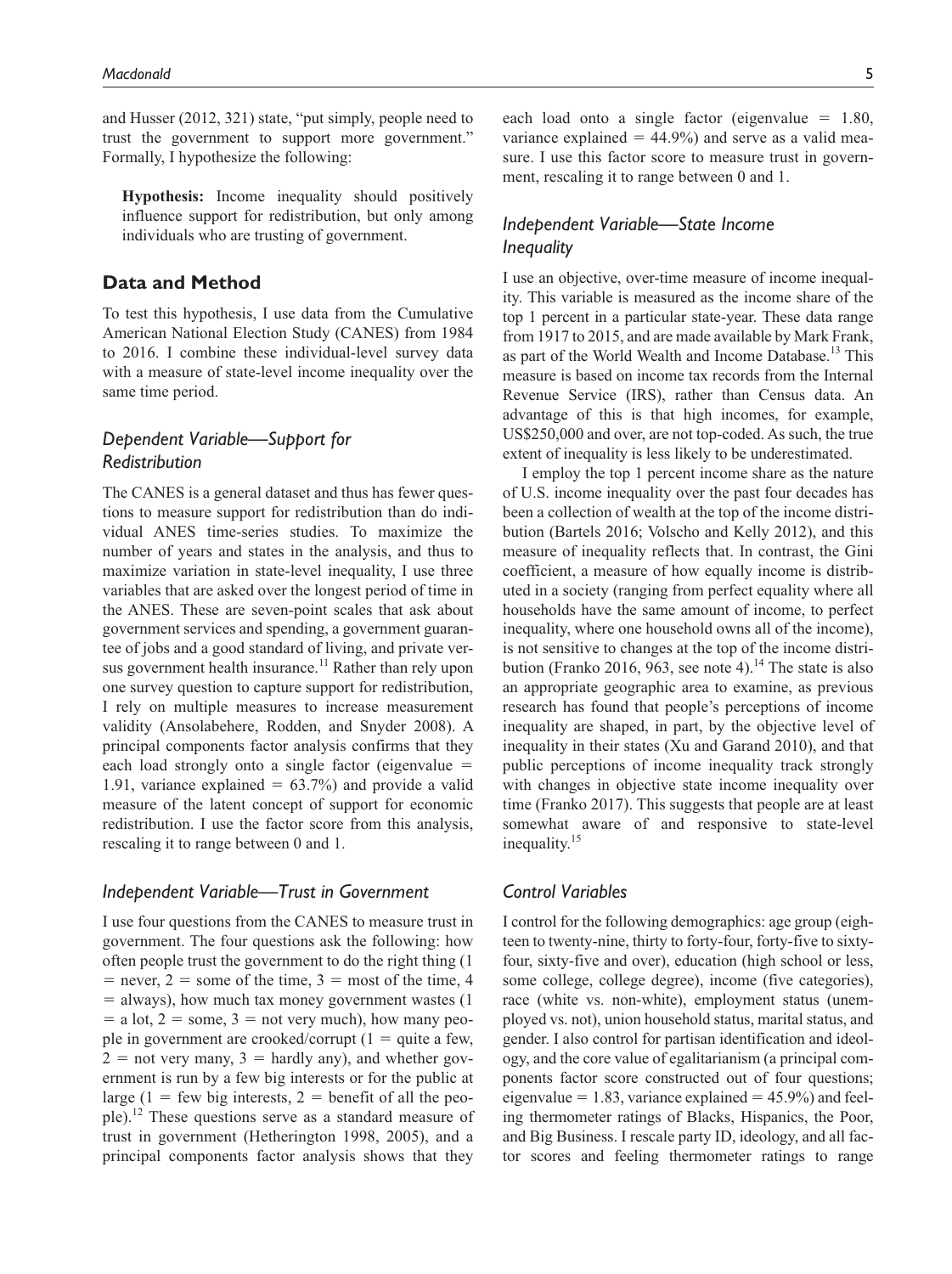between 0 and 1. I also control for two state-level economic variables: the unemployment rate and median household income, as state economic conditions can influence whether people support redistributive spending (Franko 2016; Kam and Nam 2008). I control for year fixed effects, taking factors such as the state of the national economy and party of the president into account, and state fixed effects, accounting for time-invariant characteristics such as state political culture or region.<sup>16</sup>

# **Trust, Inequality, and Support for Redistribution**

Results show that trust in government conditions the relationship between inequality and redistribution, supporting hypothesized expectations (Table 3 and Figure 2). People with higher trust in government are responsive to higher inequality, favoring greater government redistribution as their environment becomes more unequal. At the lowest level of trust, higher inequality actually has a *negative* influence, suggesting that when trust is low enough, people may actually want government to "do less," a result consistent with aggregate-level studies (Kelly and Enns 2010; Luttig 2013; Wright 2018).<sup>17</sup>

Consider a person at the highest level of trust in government (a value of 1 on the 0–1 scale). If she was moved from a context at the 5th percentile of inequality (the top 1% holding 11.1% of the income in a state) to a context at the 95th percentile (the top 1% holding 30.4% of the income in a state), her support for redistribution would increase by approximately 0.12. In contrast, someone near the mean level of trust (0.30 on a 0–1 scale) would be no more or less likely to support redistribution  $(p =$ .989), while a person at the lowest level of trust in government would actually be *less* supportive of redistribution, with support declining by approximately  $0.05$ .<sup>18</sup> For comparison, the difference in support for redistribution between whites and non-whites is approximately 0.04, the difference between the lowest and highest income percentiles is 0.08, the difference between the most and least egalitarian individuals is 0.26, and the difference between those who feel most coldly and most warmly toward the poor is 0.10. Furthermore, even relatively small shifts in public opinion can, over time, meaningfully affect policy change (Caughey and Warshaw 2018; Erikson, MacKuen, and Stimson 2002; Soroka and Wlezien 2010). A responsive mass public, one that turns in favor of redistribution when inequality rises, can eventually incentivize government to enact policies that reduce income disparities. If trust returned near its mean level in 1964 (pre-Vietnam and pre-Watergate), the public would *respond* to higher inequality by demanding

more redistribution, pressuring government to alleviate economic inequities.<sup>19</sup> The low levels of trust observed today, however, suggest that the mass public is unlikely to respond to higher inequality, via increased support for economic redistribution.<sup>20</sup>

Figure 3 further illustrates how political trust influences responsiveness to inequality. I present two plots. The first shows predicted support for redistribution at varying levels of state inequality for people who are low in political trust (a value of 0.11, which is one standard deviation below the mean of 0.30). The second plot shows predicted support for redistribution at varying levels of state inequality for people who are high in political trust (a value of 0.49, which is one standard deviation above the mean value of  $0.30$ .<sup>21</sup>

Figure 3 is a way of further illustrating the results from Table 2 and Figure 2, by showing how two different groups of individuals, those who are low in political trust and those who are high in political trust, respond to rising income inequality. The results show that people who are low in political trust do not become more supportive of redistribution as their states become more unequal, while politically trustful individuals become more supportive as inequality rises. This suggests that as inequality continues to rise in the country, we will likely see a divergence, in which politically distrustful individuals (the majority of Americans) do not become more supportive of inequality, while a smaller minority of politically trustful individuals turn in favor of greater redistribution.

# *Considering the Heterogeneous Influence of Trust in Government*

The results in Table 3 and Figures 2 and 3 show that trust in government shapes public responsiveness to inequality, with more trustful individuals supporting government redistribution when inequality is higher in their states. However, this may not be the case for all individuals. Past research has shown that trust in government matters more and is "activated" when people are asked to make sacrifices, be they material (Hetherington and Globetti 2002) or ideological (Rudolph and Evans 2005). As such, trust could be more important among people for whom supporting these policies entails a "sacrifice."

To examine this, I split the CANES data into two groups—liberals/moderates and conservatives—and regress support for redistribution on an Inequality  $\times$ Trust interaction and the same set of controls included in Table 3. The positive and significant interactions in columns 1 and 2 of Table 4 show that trust matters for *both* conservatives and non-conservatives, with a slightly larger coefficient among ideological conservatives.<sup>22</sup>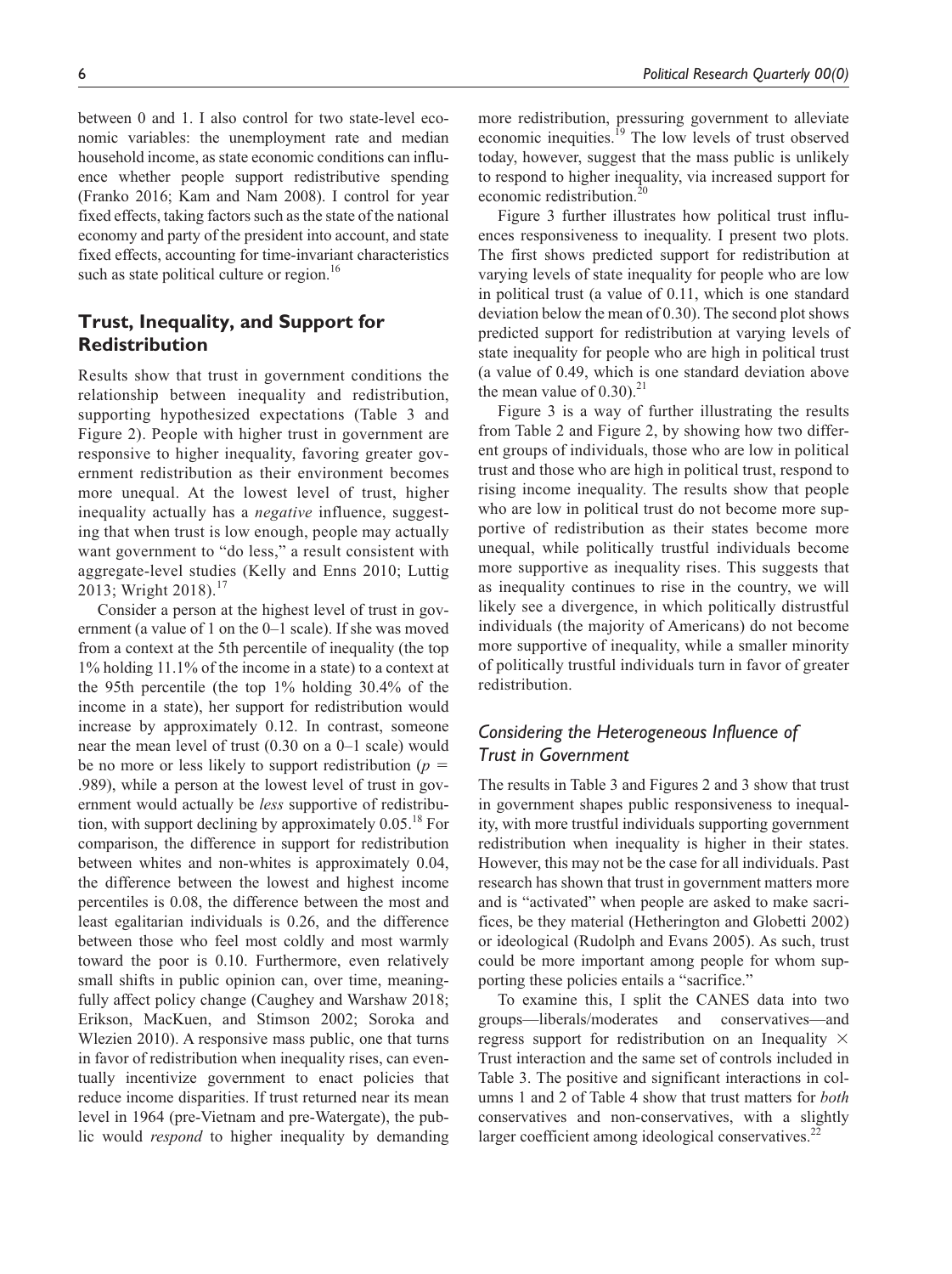|             | Table 3. Trust in Government and Mass Responsiveness to |
|-------------|---------------------------------------------------------|
| Inequality. |                                                         |

|                                      | B           | SE      |
|--------------------------------------|-------------|---------|
| State top 1% income share            | $-0.003***$ | (0.001) |
| Trust in government                  | $-0.059*$   | (0.031) |
| Top $1\% \times$ Trust in Government | $0.009***$  | (0.002) |
| Demographics                         |             |         |
| 18-29 years old (Reference)          |             |         |
| 30–44 years old                      | $-0.003$    | (0.005) |
| 45-64 years old                      | $-0.007$    | (0.005) |
| 65 years and older                   | $-0.023**$  | (0.006) |
| Income percentile 0-16 (Reference)   |             |         |
| Income percentile 17-33              | $-0.007$    | (0.007) |
| Income percentile 34-67              | $-0.039***$ | (0.006) |
| Income percentile 68-95              | $-0.063**$  | (0.006) |
| Income percentile 96-100             | −0.083***   | (0.008) |
| HS or less (Reference)               |             |         |
| Some college                         | $-0.020***$ | (0.004) |
| College degree                       | $-0.022***$ | (0.005) |
| Female                               | $0.015***$  | (0.003) |
| White                                | $-0.039***$ | (0.005) |
| Married                              | 0.004       | (0.004) |
| Homeowner                            | −0.016***   | (0.004) |
| Union household                      | 0.004       | (0.005) |
| Unemployed                           | $0.028***$  | (0.009) |
| Political predispositions            |             |         |
| Party ID (Republican direction)      | $-0.162***$ | (0.007) |
| Ideology (Conservative direction)    | $-0.221***$ | (0.012) |
| Egalitarianism                       | $0.259***$  | (0.009) |
| Group evaluations                    |             |         |
| Feeling thermometer: Blacks          | $-0.004$    | (0.014) |
| Feeling thermometer: Hispanics       | $-0.015$    | (0.014) |
| Feeling thermometer: Poor            | $0.103***$  | (0.010) |
| Feeling thermometer: Big Business    | $-0.110***$ | (0.009) |
| State economic conditions            |             |         |
| Median household income              | $0.002***$  | (0.001) |
| Unemployment rate                    | $-0.002$    | (0.002) |
| Constant                             | $0.504***$  | (0.043) |
| Year fixed effects                   | Yes         |         |
| State fixed effects                  | Yes         |         |
| Observations                         | 11,515      |         |
| $R^2$                                | .507        |         |

*Source.* Cumulative American National Election Studies (1984–2016). Dependent variable is pro-redistributive factor score, ranges 0–1. Ordinary least squares coefficients with robust standard errors clustered by state-year in parentheses.  $*$ *p* < .1,  $*$ <sup>\*</sup>*p* < .05,  $*$ <sup>\*</sup>*p* < .01 (two-tailed).

I also split the data into low- and high-income groups (at or below the 67th percentile vs. those above the 67th percentile), examining if trust matters more for people who need to make a larger material sacrifice (Hetherington and Globetti 2002), that is, pay more in taxes and receive few, if any benefits.<sup>23</sup> The results in Table 5 show that trust conditions the inequality–redistribution relationship for both the affluent and non-affluent. Surprisingly, it seems to matter somewhat more among the less affluent, rather than the wealthy.

## *Alternative Moderators of Responsiveness to Inequality*

I also consider alternative moderators of the inequality– redistribution relationship, interacting trust in government, as well as several other individual-level variables with state-level income inequality. I examine feelings toward blacks and Hispanics, long relevant for understanding attitudes toward redistributive spending (Fox 2004; Gilens 1999), and feelings toward the Poor and Big Business (a proxy for the Rich), as recent work has underscored the importance that class considerations have for understanding Americans' redistributive preferences (Piston 2018). I also interact state-level inequality with: party identification, ideology, and egalitarianism.<sup>24</sup> In Table 6, I show that trust in government is the key moderator of the inequality–redistribution relationship, rather than feelings toward these different social groups. Neither feelings toward Blacks, Hispanics, the Poor, nor Big Business, significantly moderated the relationship between inequality and support for redistribution. Egalitarianism was also not a significant moderator. Partisan identification and ideological identification were shown to be significant moderators of this relationship, although the magnitude of the interaction terms was smaller than for trust in government.

Unlike trust in government, which has declined over time and remained low, feelings toward all of these social groups have remained largely stable over time. Furthermore, other individual-level traits that shape redistributive preferences, such as partisan identification, ideology, and core values, are quite stable as well (Goren 2005; Green, Palmquist, and Schickler 2002). In contrast, the decline of trust in government offers a more compelling explanation as to why public opinion has not shifted in favor of redistribution as inequality has grown over the past several decades.

## **Prospects for Redistribution in an Era of Inequality**

I have argued that the American public's willingness to support economic redistribution as a remedy to high, and rising income inequality, is conditioned by their trust in government. Drawing on Hetherington's (2005) theory of political trust, I find that increased inequality positively and significantly influences support for redistribution, but only among people who are trustful of government. A majority of Americans do not trust the federal government to do the right thing, believe government officials are corrupt, waste a substantial amount of tax dollars, and view government as looking out primarily for a few big interests rather than the public at large. Low levels of political trust, not simply ignorance of, nor apathy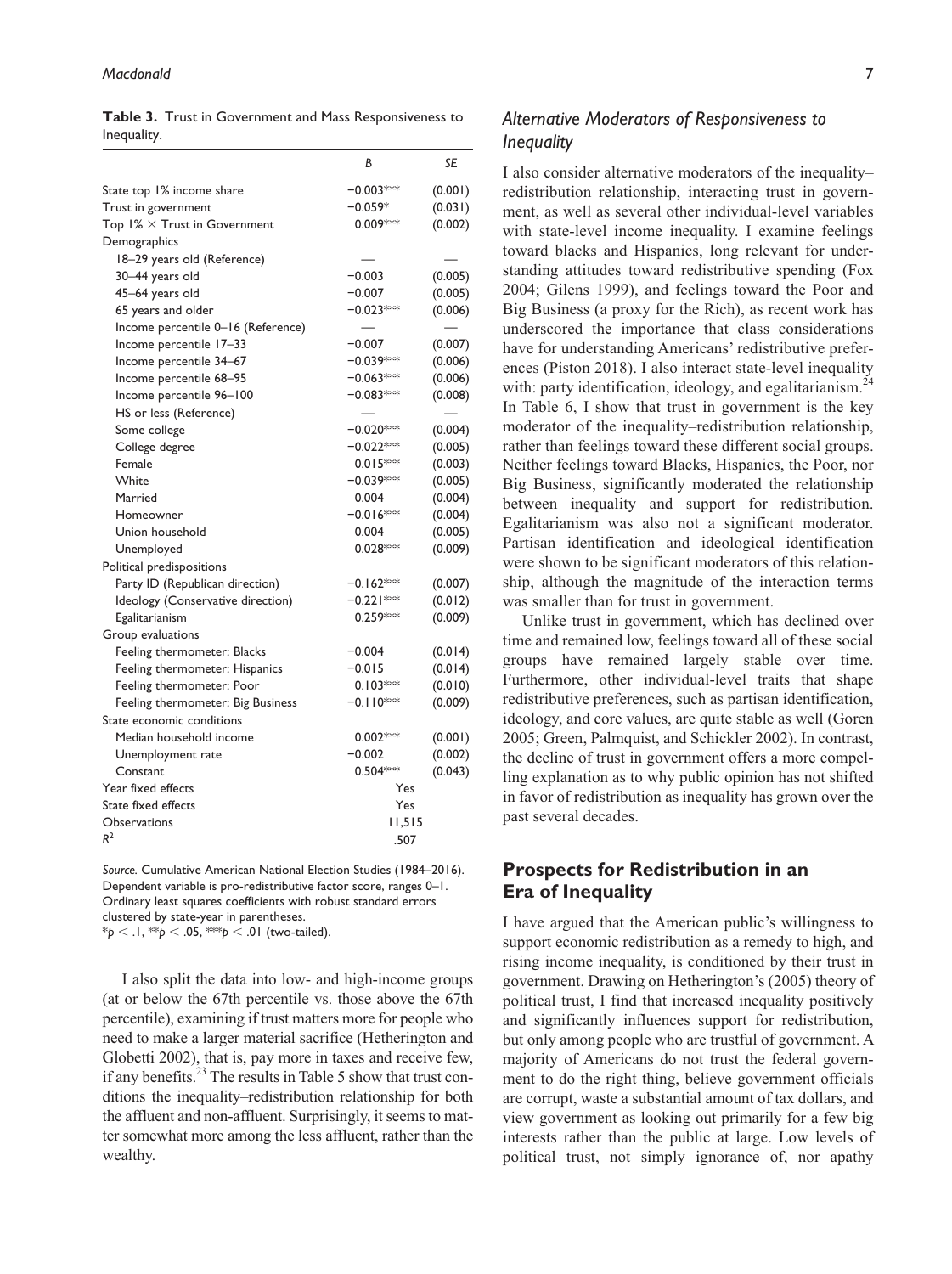

**Figure 2.** Mass responsiveness to state income inequality. *Source.* Cumulative American National Election Studies (1984–2016).

Based on the ordinary least squares model in Table 3. The figure shows the marginal effect of a one-point increase in the income share of the top 1 percent in a particular state-year on support for redistribution. Dashed lines represent 95 percent confidence intervals. Gray shaded bars and the right *y*-axis show the percentage of the distribution of political trust.





Based on the ordinary least squares model in Table 3. The figure shows predicted support for redistribution for individuals with (A) low levels of political trust and (B) high levels of political trust at varying levels of state income inequality.

regarding, higher income inequality offers an explanation for the lack of responsiveness that American public opinion has shown toward decades of rising inequality.

This lack of mass responsiveness to rising inequality is troubling for democracy and political equality. Democratic theory assumes political equality (Dahl 2006), but in practice, "the heavenly chorus sings with an upper-class accent" (Schattschneider 1960, 35). As inequality rises, the "voice" of the wealthy is further amplified, while the less affluent are muted. Rising inequality can lead to a vicious cycle as the rich "capture politics" (Bartels 2016; Gilens 2012), further depressing the turnout of the less affluent (Solt 2008, 2010), people who are more likely to support redistributive policies (Leighley and Nagler 2013). In short, rising income inequality has deleterious consequences for political equality.

Since the 1960s, trust in government has declined and remained low, despite a few brief increases during times of economic prosperity, popular presidents, and "rally around the flag events" such as 9/11. This has occurred for a variety of reasons, including weak economic growth, unpopular presidents and scandals, declining social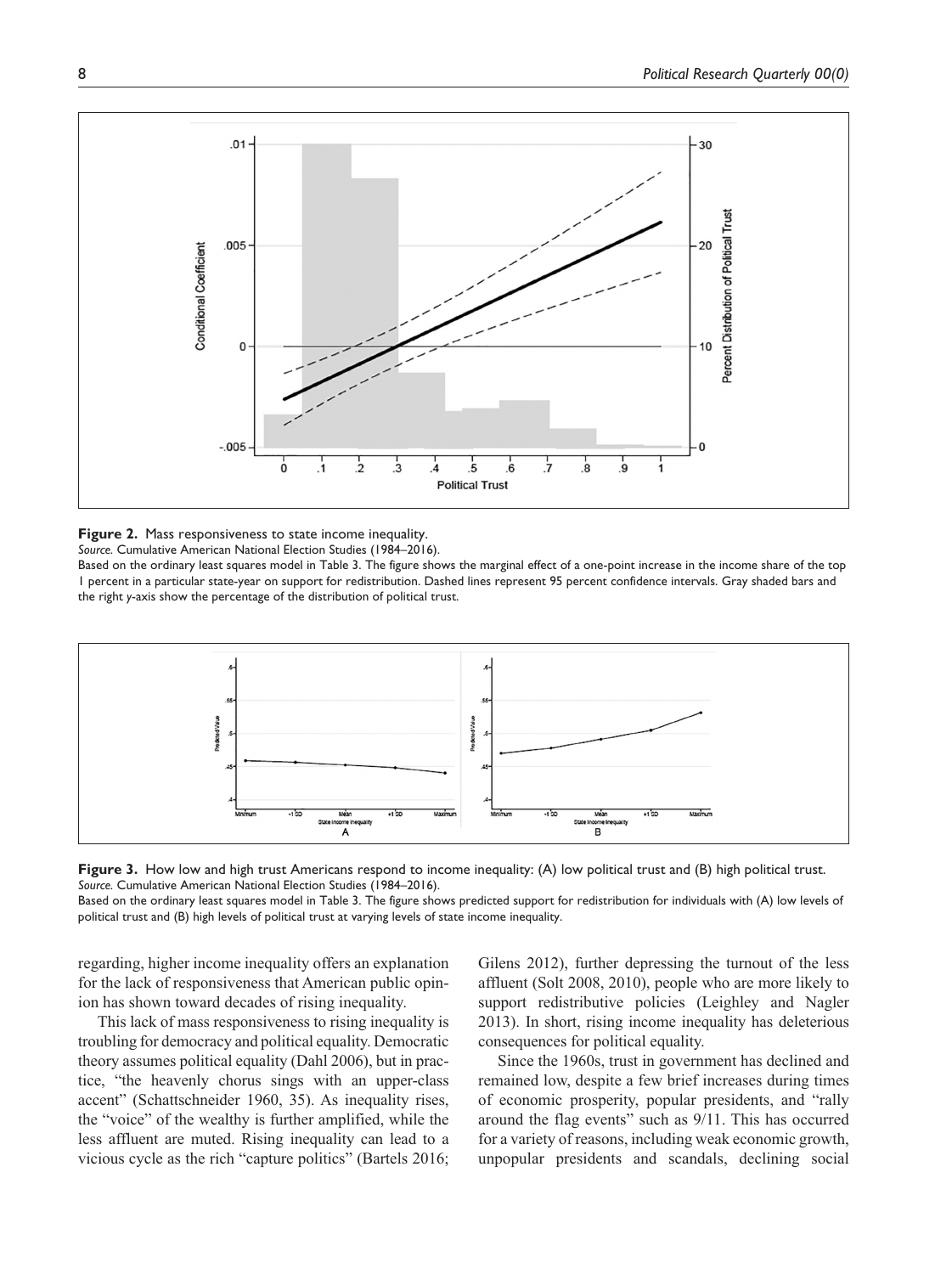|                                      | (1) Liberals/moderates |         | (2) Conservatives |         |
|--------------------------------------|------------------------|---------|-------------------|---------|
| State top 1% income share            | $-0.002***$            | (0.001) | $-0.004$ **       | (0.001) |
| Trust in government                  | $-0.076**$             | (0.036) | $-0.064$          | (0.054) |
| Top $1\% \times$ Trust in Government | $0.008***$             | (0.002) | $0.012***$        | (0.003) |
| Controls                             | Yes                    |         | Yes               |         |
| Year fixed effects                   | Yes                    |         | Yes               |         |
| State fixed effects                  | Yes                    |         | Yes               |         |
| <b>Observations</b>                  | 6,739                  |         | 4.776             |         |
| $R^2$                                | .335                   |         | .419              |         |

**Table 4.** Trust in Government, Ideology, and Mass Responsiveness to Inequality.

*Source.* Cumulative American National Election Studies (1984–2016).

Dependent variable is pro-redistributive factor score, ranges 0–1. Ordinary least squares coefficients with robust standard errors clustered by state-year in parentheses.

 $*$ *p* <  $\cdot$  l.  $*$  $*$ *p* <  $\cdot$  05.  $*$  $*$  $*$ *p* <  $\cdot$  01 (two-tailed).

|  |  | Table 5. Trust in Government, Income, and Mass Responsiveness to Inequality. |  |  |  |  |  |  |
|--|--|------------------------------------------------------------------------------|--|--|--|--|--|--|
|--|--|------------------------------------------------------------------------------|--|--|--|--|--|--|

|                                      | (1) Less affluent |         | (2) More affluent |         |
|--------------------------------------|-------------------|---------|-------------------|---------|
| State top 1% income share            | $-0.003***$       | (0.001) | $-0.003***$       | (0.001) |
| Trust in government                  | $-0.090**$        | (0.039) | $-0.018$          | (0.050) |
| Top $1\% \times$ Trust in Government | $0.010$ **        | (0.002) | $0.007**$         | (0.003) |
| Controls                             | Yes               |         | Yes               |         |
| Year fixed effects                   | Yes               |         | Yes               |         |
| State fixed effects                  | Yes               |         | Yes               |         |
| <b>Observations</b>                  | 7,125             |         | 4,390             |         |
| $R^2$                                | .456              |         | .565              |         |

*Source.* Cumulative American National Election Studies (1984–2016).

Dependent variable is pro-redistributive factor score, ranges 0–1. Ordinary least squares coefficients with robust standard errors clustered by state-year in parentheses.

 $* p < 0.1.* p < 0.05.*^{**} p < 0.01$  (two-tailed).

capital, and the decreased salience of foreign affairs (Chanley, Rudolph, and Rahn 2000; Citrin and Green 1986; Hetherington and Rudolph 2008; Keele 2007).

For several decades, politicians of both parties, but particularly the post–Reagan Republican Party, have criticized "big government" and painted a picture of government as bloated, inefficient, and inept. Democratic presidents Jimmy Carter, Bill Clinton, and Barack Obama offered fairly tepid defenses of government's problemsolving capacity. Even Obama, arguably the most liberal U.S. president over the past four decades, has at times critiqued government's problem-solving capacity.

In his 2012 State of the Union, Obama stated that he ordered federal agencies to "eliminate rules that don't make sense" saying that he was "confident a farmer can contain a milk spill without a federal agency looking over his shoulder." Obama also stated that "government should do for people only what they cannot do better by themselves, and no more," a nod to widespread skepticism of government among the mass public.<sup> $25$ </sup> Given the strong influence that political elites have regarding mass opinion (Zaller 1992), rhetoric that has for decades,

disproportionately criticized government, rather than highlighted its problem-solving capacity, it is understandable that the mass public is distrustful of government.

Exploring how elite rhetoric can shape trust in government is an important path for future research. In recent years, many prominent Democratic officials have emphasized the necessity for government action to alleviate wealth disparities but have also criticized government as well.<sup>26</sup> For example, Elizabeth Warren has said that "Washington works great for the wealthy and well-connected but isn't working for anyone else."<sup>27</sup> It is possible that this message could bolster support for redistribution but is also possible that it could undercut Democrats' ability to marshal public support for redistributive spending and/or government regulation by painting government in a negative light. Future work would do well to explore this further, perhaps using survey experiments to examine the type of elite rhetoric that is capable of increasing citizens' trust in government.

While trust in the federal government is low, many Americans are trusting of their state and local governments (Rahn and Rudolph 2005; Weinschenk and Helpap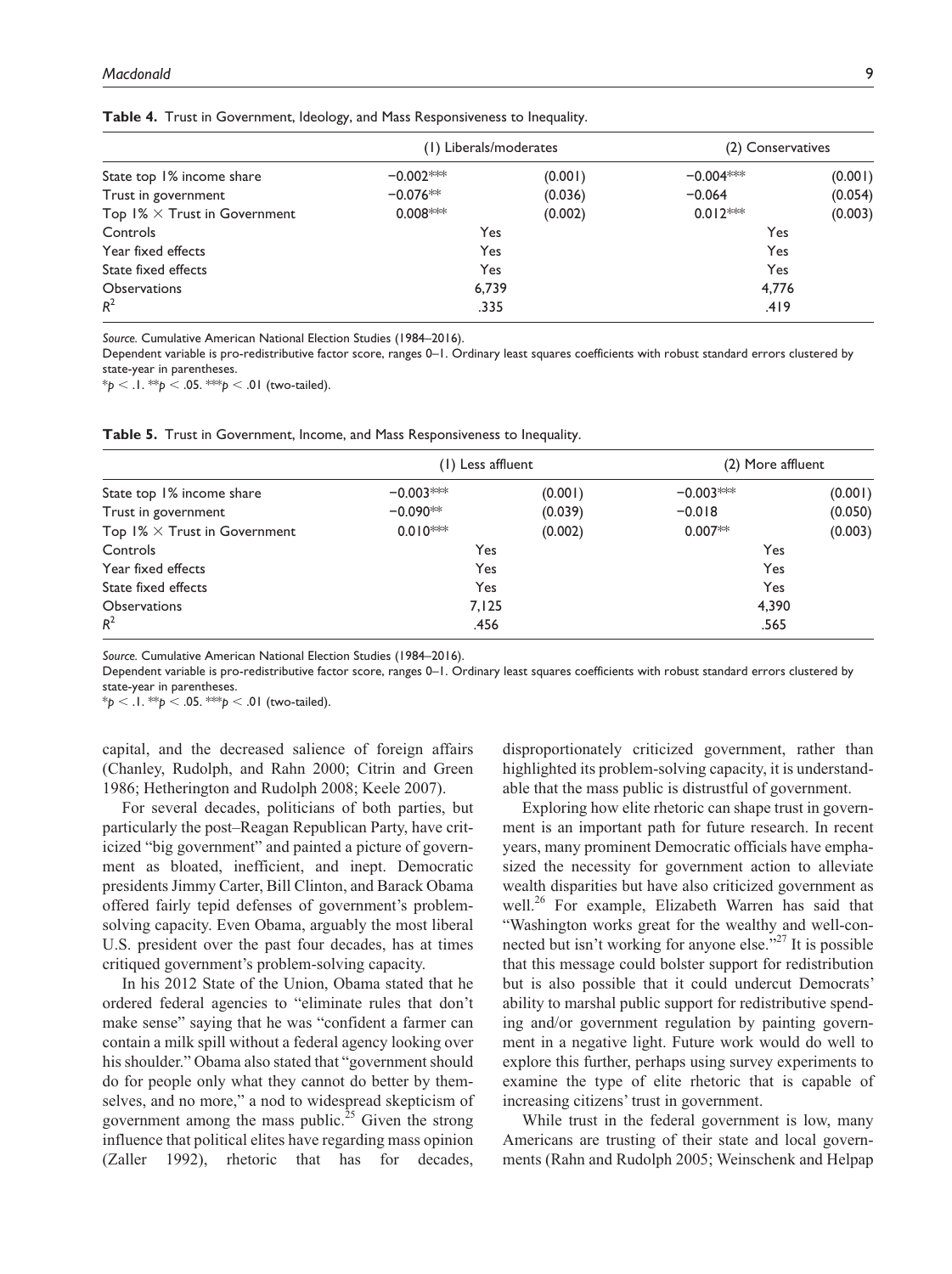|                                      | B          | SE      |
|--------------------------------------|------------|---------|
| Top $1\% \times$ Trust in Government | $0.008***$ | (0.002) |
| Top $1\% \times FT$ : Blacks         | 0.001      | (0.003) |
| Top $1\% \times FT$ : Hispanics      | 0.001      | (0.003) |
| Top $1\% \times FT$ : Poor           | $-0.000$   | (0.002) |
| Top $1\% \times FT$ : Big Business   | $-0.001$   | (0.002) |
| Top $1\% \times$ Party ID            | $-0.002**$ | (0.001) |
| Top $1\% \times$ Ideology            | $-0.003*$  | (0.002) |
| Top $1\% \times$ Egalitarianism      | 0.001      | (0.002) |
| Controls                             | Yes        |         |
| Year fixed effects                   | Yes        |         |
| State fixed effects                  | Yes        |         |
| Observations                         | 11,515     |         |
| $R^2$                                | .508       |         |

**Table 6.** Alternative Moderators of Mass Responsiveness to Inequality.

*Source.* Cumulative American National Election Studies (1984–2016). Dependent variable is pro-redistributive factor score, ranges 0–1. All constitutive terms are included but omitted here to save space. Ordinary least squares coefficients with robust standard errors clustered by state-year in parentheses.

FT = Feeling Thermometer.

\**p* < .1. \*\**p* < .05. \*\*\**p* < .01 (two-tailed).

2015; Wolak and Palus 2010). Higher trust in state and local governments implies that people may be more amenable to *subnational* action to address rising inequality. Future work would do well to explore this further, perhaps through the use of a survey experiment. Although state governments may be able to partially address inequality, through minimum wage increases for example, particularly when the national government does not take action (Franko and Witko 2017), the federal government is the only actor with the resources and capacity to meaningfully reduce income disparities. Rising inequality is a national issue, with national implications for political equality and democratic governance. Future work would also do well to look beyond the United States, examining the relationship between trust, inequality, and support for redistribution cross-nationally. Although inequality is especially high in the United States, it is not solely an American phenomenon (Pikkety 2014).

Political trust is unlikely to increase in the near future, given that it has a partisan component (Keele 2005), and the United States is in the midst of an era of intense partisan polarization (McCarty, Poole, and Rosenthal 2006). Trust will likely continue to polarize along partisan lines (Hetherington and Rudolph 2015), rather than return anywhere near to its pre-Watergate levels. Indeed, recent work by Morisi, Jost, and Singh (2019) has found that this "president in power" effect for trust has grown stronger over time, and this is particularly strong among Republicans and conservatives, who are especially distrustful of government when a Democrat occupies the White House. This will likely make it difficult for constructive governance to take place (Hetherington and Rudolph 2015) and reduce the likelihood that government can enact policies to combat rising inequality.

People tend to look more favorably upon government when spending is framed specifically rather than abstractly (Ellis and Stimson 2012; Jacoby 2000). Decades of elite rhetoric discussing "big government" in abstract terms, and criticizing government's problemsolving capacity, undermine political trust. Unless partisan polarization decreases, and elite rhetoric regarding government's competence and problem-solving capacity changes, trust is unlikely to meaningfully increase. Low trust means that mass support for economic redistribution is unlikely to meaningfully increase, even in an era of historic income inequality.

#### **Author's Note**

A previous version of this paper was presented at the 2018 Southern Political Science Conference in New Orleans, Louisiana, USA.

#### **Acknowledgments**

I thank Brad Gomez, Matthew Pietryka, Robert Jackson, and Teresa Cornacchione, as well as the anonymous reviewers and editor for their helpful comments and feedback.

#### **Declaration of Conflicting Interests**

The author(s) declared no potential conflicts of interest with respect to the research, authorship, and/or publication of this article.

### **Funding**

The author(s) received no financial support for the research, authorship, and/or publication of this article.

#### **Notes**

- 1. Although income inequality is the most pronounced in the United States, its rise is not confined toward the United States, as Pikkety (2014) shows. Rather growing inequality has resulted from a combination of factors associated with economic globalization, declining unionization, as well as fiscal policy choices made by national governments. The focus of this paper, however, is specifically on inequality in the United States and on how American public opinion has responded.
- 2. The Supplemental Appendix and all replication files and code to reproduce the results can be found online in the Harvard Dataverse [\(https://dataverse.harvard.edu/dataset.](https://dataverse.harvard.edu/dataset.xhtml?persistentId=doi:10.7910/DVN/ATWXPN) [xhtml?persistentId=doi:10.7910/DVN/ATWXPN](https://dataverse.harvard.edu/dataset.xhtml?persistentId=doi:10.7910/DVN/ATWXPN)).
- 3. See [https://www.scribd.com/document/204341600/AEI-](https://www.scribd.com/document/204341600/AEI-Political-Report-Income-Inequality-02-03-14)[Political-Report-Income-Inequality-02-03-14.](https://www.scribd.com/document/204341600/AEI-Political-Report-Income-Inequality-02-03-14)
- 4. That a sizable minority states that the rise of inequality is "neither good nor bad" or that it is "good" in Table 2 reflects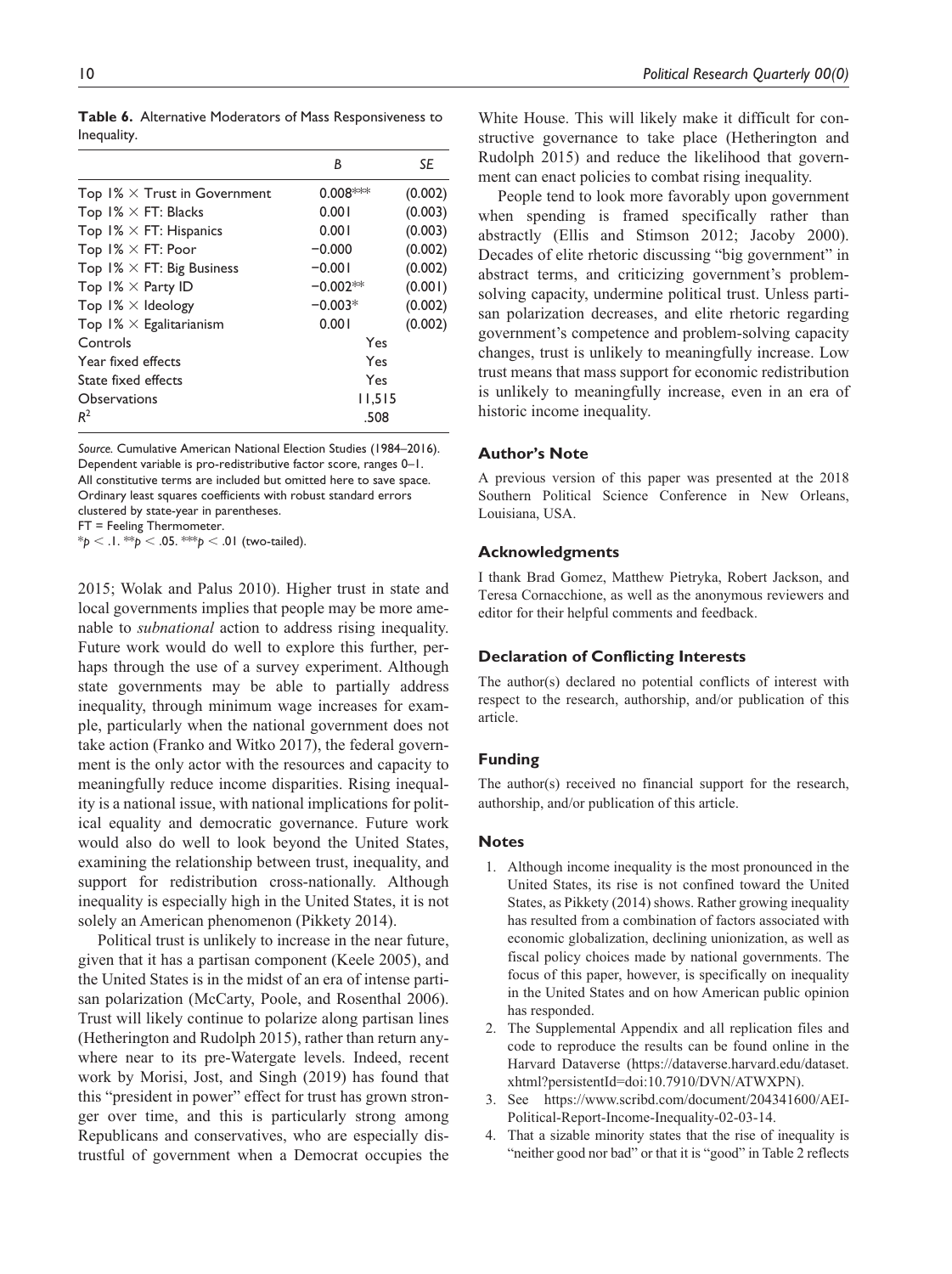Bartels's (2016, 124) assessment that the glass can be viewed as "half full or half empty" when examining how much Americans care about inequality. Income shares have grown the most for the top 1 and 0.1 percent of Americans, rather than the top 20 percent, the group asked about in this question, and thus I view this 53 percent of people who view rising inequality as a "bad thing" to be a conservative estimate of how much Americans care about inequality. Had this question mentioned the difference in income growth between the top 1 percent and bottom 99 percent, for example, I speculate that the proportion of people saying it is a "bad" thing would have been higher.

- 5. Gallup data ([https://news.gallup.com/poll/1597/confi](https://news.gallup.com/poll/1597/confidence-institutions.aspx)[dence-institutions.aspx\)](https://news.gallup.com/poll/1597/confidence-institutions.aspx) and data from the Pew Research Center ([http://www.people-press.org/2015/11/23/beyond](http://www.people-press.org/2015/11/23/beyond-distrust-how-americans-view-their-government/)[distrust-how-americans-view-their-government/\)](http://www.people-press.org/2015/11/23/beyond-distrust-how-americans-view-their-government/) show that U.S. public has generally become, since the 1970s, less trusting of institutions such as the Church/Organized Religion, Public Schools, Newspapers, TV News, Banks, and the Medical System, and in particular the Presidency/Congress but has not become much less trusting of the Criminal Justice System, the Police, the Military, Big Business, Organized Labor, or the Supreme Court. The decline of trust in government has been particularly pronounced, compared with these other institutions. I maintain that a decline in trust in government, among these several institutions, is particularly important for understanding a lack of mass responsiveness to inequality in the United States. Although this paper focuses on the United States, low trust in government is not confined to the United States, as data from the Pew Research center demonstrate [\(http://www.pewglobal.](http://www.pewglobal.org/2017/10/16/many-unhappy-with-current-political-system/pg_2017-10-16_global-democracy_1-03/) [org/2017/10/16/many-unhappy-with-current-political-sys](http://www.pewglobal.org/2017/10/16/many-unhappy-with-current-political-system/pg_2017-10-16_global-democracy_1-03/)[tem/pg\\_2017-10-16\\_global-democracy\\_1-03/\)](http://www.pewglobal.org/2017/10/16/many-unhappy-with-current-political-system/pg_2017-10-16_global-democracy_1-03/). Similarly, rising inequality is not occurring only in the United States but is a larger worldwide phenomenon (Pikkety 2014).
- 6. Some suggest that belief in hardwork as a determinant of success, optimism regarding upward mobility, and high levels of religiosity offer an explanation for Americans' low support for redistribution, compared with other Western, industrialized nations (Alesina and Ferrara 2005; Alesina and Glaeser 2004; Scheve and Stasavage 2006). However, Americans' belief in hardwork, individual initiative, and prospects of upward mobility have remained fairly stable over time [\(https://ropercenter.cornell.edu/pub](https://ropercenter.cornell.edu/public-attitudes-wealth-taxes/)[lic-attitudes-wealth-taxes/](https://ropercenter.cornell.edu/public-attitudes-wealth-taxes/)), while religiosity and church attendance have actually declined [\(http://www.pewforum.](http://www.pewforum.org/2015/05/12/americas-changing-religious-landscape/) [org/2015/05/12/americas-changing-religious-landscape/\)](http://www.pewforum.org/2015/05/12/americas-changing-religious-landscape/). As such, these factors can explain differences between Americans' and Europeans' redistributive preferences but do not provide a satisfactory answer for why an American mass public that has economic incentives to support redistribution, professes to care about rising inequality, and is aware of its rise has not meaningfully shifted in favor of redistribution during an era of rising inequality.
- 7. Throughout the paper, I use the terms "trust in government" and "political trust" interchangeably.
- 8. Recent work by Morisi, Jost, and Singh (2019) shows that this "president in power" effect is driven more by Republicans/Conservatives than by Democrats/Liberals.
- 9. See [http://news.gallup.com/poll/5392/trust-government.](http://news.gallup.com/poll/5392/trust-government.aspx) [aspx](http://news.gallup.com/poll/5392/trust-government.aspx).
- 10. More specifically, Rudolph and Evans (2005) argue that trust helps people to overcome ideological opposition to a policy and, as such, matters more for conservatives (liberals) when a liberal (conservative) policy is under consideration. Nevertheless, trust still matters, *on average*, for public opinion toward redistributive spending. In contrast, work by Svallfors (2013), examining public support for social spending and progressive taxation across twenty-nine countries in Europe in 2008, finds that perceived quality of government matters more for egalitarian individuals, that is, people who are generally more inclined to support redistributive policies. To address the potential heterogeneous influence of trust, I examine how trust moderates the inequality–redistribution relationship among both conservatives and non-conservatives (ideological liberals and moderates), expecting that it will matter more for conservatives than for non-conservatives.
- 11. All three scales were asked in the Cumulative American National Election Studies (CANES) in the following years: 1984, 1988, 1992, 1994, 1996, 2000, 2004, 2008, 2012, and 2016. Some may argue that a question asking about private versus government health insurance may prompt people to think about other market actors, such as insurance companies, given that many Americans receive health insurance from their employers or private corporations rather than the government. To address this, I include a control for feeling thermometer ratings of Big Business, which can serve as a "rough proxy" for attitudes toward insurance companies and other market actors that may be relevant in the domain of economic redistribution (Edlund and Lindh 2013).
- 12. To employ all four trust questions, and to extend the CANES dataset through 2016, I included and re-coded several trust questions from the 2012 and 2016 American National Election Studies (ANES) time-series studies. The 2012 ANES included both a standard four-category  $(1 =$ never,  $2 =$  some of the time,  $3 =$  most of the time,  $4 =$ always) and a revised five-category ( $1 =$  never,  $2 =$  some of the time,  $3 =$  about half the time,  $4 =$  most of the time,  $5 =$  just about always) version about trusting government to do the right thing. I combined these into 1 four-category version (1 = never, 2 = some of the time/about half the time,  $3 = \text{most of the time}, 4 = \text{always}/\text{just}$  about always). The 2016 ANES only included the five-category revised version, which I also re-coded into four. The 2016 ANES also included a five-category government corruption question (1 = all, 2 = most, 3 = about half, 4 = a few, 5 = none), which I re-coded into an analogous three-category measure (1 = all/most, 2 = about half, 3 = a few/none). I then took these questions from the 2012 and 2016 ANES time-series studies and added them into the CANES dataset.
- 13. See [http://www.shsu.edu/eco\\_mwf/inequality.html.](http://www.shsu.edu/eco_mwf/inequality.html)
- 14. Frank's data also include a Gini coefficient that is similarly based on IRS tax return data. In the Supplemental Appendix, I also run a model that uses this measure of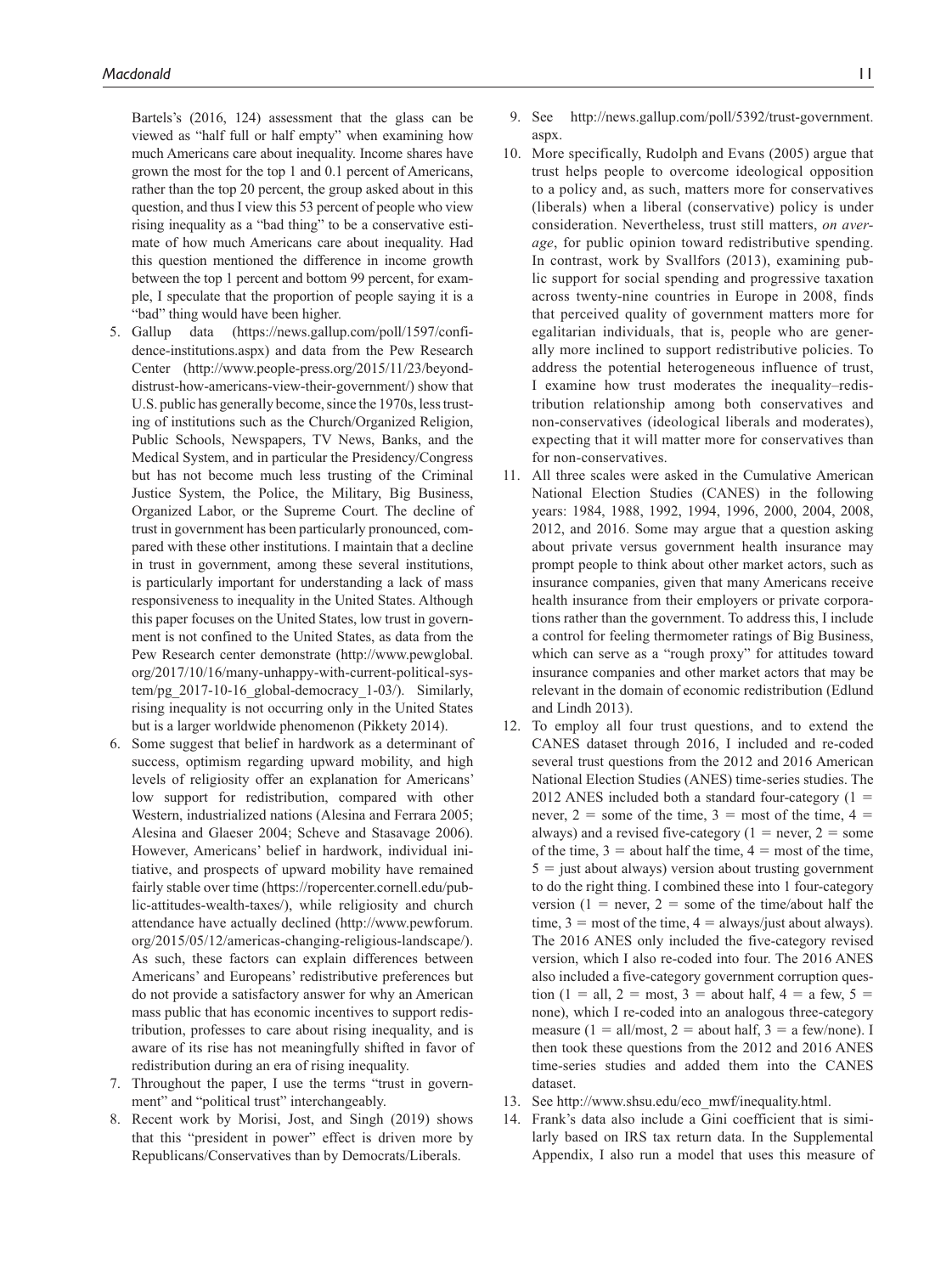inequality rather than the top 1 percent income share. Results are similar, with a positive and significant interaction between political trust and state inequality. I maintain, however, that the top 1 percent is the preferred measure of inequality because it better captures the concentration of income among the highest earners.

- 15. Inequality in one's local area (county or zip code) may be the superior measure as it is more proximate and accessible to individuals and has been shown to shape people's perceptions of and attitudes toward inequality (Newman, Shah, and Lauterbach 2018). However, these data, and specifically the top 1 percent income share in each county/ zip code, are not available over time, and thus I use state inequality instead.
- 16. The results are similar if a random effects model (which does not include state fixed effects, and leverages variation both within and across states) is employed. See the Supplemental Appendix for a model that does not include state fixed effects. In the Supplemental Appendix, I also show (displaying the mean, standard deviations, and minimum/maximum values for each state) that there is considerable variation in inequality (the top 1%) *within* each state from 1984 to 2015. See also Franko (2017) for an illustration of over-time variation in state-level inequality. In short, there is considerable state-level variation to be leveraged.
- 17. This is not to claim that higher income inequality has zero influence (Rainey 2014), but the fact that the confidence interval contains zero at lower levels of trust implies that we cannot reject the null hypothesis that inequality will prompt demand for redistribution when trust in government is low.
- 18. The negative and significant coefficient for trust in government  $(-0.059)$  implies that when the top 1 percent own 0 percent of the income in a state, that trust will depress support for redistribution. However, this is not a plausible claim as there are no cases in which the top 1 percent do not own any wealth.
- 19. The mean level of trust in 1964 was 0.53 (on a 0–1 scale). This is based on factor analysis of four trust questions from the 1964 ANES time-series study (how often government does the right thing, how much tax money government wastes, how many in government are crooked, and whether government is run for a few big interests or the general public).
- 20. Works by Hetherington and Husser (2012) and Hetherington and Rudolph (2008) find that the influence of political trust on policy preferences depends upon the political issues that are salient in the media and what policy domains are "primed" when people think about government, for example, social welfare versus defense. For instance, Hetherington and Husser find that when issues of race are more politically salient, trust matters more in shaping people's racial policy preferences. They find a similar pattern for foreign policy attitudes. There may be some concern that the conditioning influence of political trust is "time invariant," that is, its effect is not constant over time. We might expect this if the types of people who trusted the government were systematically different

today than in past decades. To assess this, I examine the correlation between political trust and the following demographics: age, income, education, race, and gender in 1972, 1984, 2000, and 2012. I show that in general, these correlations are not systematically stronger in the 2000s and 2010s than they were in the 1970s and 1980s. This suggests that the types of people who trust/distrust government have not meaningfully changed over time and that a decline has taken place among the population at large rather than among certain demographic subgroups. See the Supplemental Appendix for these analyses. I further address the possibility of "time invariance" by running a model (the same as in Table 3) that interacts (State Inequality  $\times$  Political Trust  $\times$  Time). Time is a simple indicator variable (1 = 1984, 2 = 1988, 3 = 1992, etc.). This ordinary least squares (OLS) model (omitting year fixed effects but including state fixed effects) shows that this triple interaction term is not statistically significant  $(p = .173)$ . If it was positive (negative) and significant, it would suggest that this moderating relationship has become stronger (weaker) over time. Again, I do not discount that the moderating influence of trust could be stronger in years when economic issues are politically salient, but this suggests that (from 1984 to 2016) the moderating influence of trust on the inequality–redistribution relationship has not become systematically stronger nor weaker.

- 21. Figure 3A and B is created by using the OLS regression model in Table 3 and setting trust in government at 0.11 (low trust, Figure 3A) and 0.49 (high trust, Figure 3B). State income inequality is set at five different values (min- $\text{imum} = 9.4\%; -1 \text{ } SD = 12.6\%; M = 18.1\%; +1 \text{ } SD = 12.6\%; M = 18.1\%; -1 \text{ } SD = 12.6\%; M = 18.1\%; -1 \text{ } SD = 12.6\%; M = 18.1\%; -1 \text{ } SD = 12.6\%; M = 18.1\%; -1 \text{ } SD = 12.6\%; M = 18.1\%; -1 \text{ } SD = 12.6\%; M = 18.1\%; -1 \text{ } SD = 12.6\%; M = 18.1\%; -1 \text{ } SD = 12.6\%; M$ 23.6%; maximum =  $34.4\%$ ). All other variables are held at their observed values.
- 22. I include a control for ideology in both of these models. Because the data are split by ideology, this variable indicates how liberal/conservative an individual is, that is, their strength of ideological self-identification. Results are similar if this variable is dropped, with trust significantly moderating the influence of state inequality on support for redistribution among both conservatives and non-conservatives. These results are neither wholly consistent with those of Rudolph and Evans (2005), who found that trust mattered more for conservatives' support of redistributive spending, nor Svallfors (2013), who found that the relationship between people's egalitarian values and their attitudes toward social welfare spending was significantly moderated by their perceptions of the quality of their country's government, that is, the relationship was stronger when people perceived their government to be more effective. Given that these papers used data from different countries, and examined different policies in different years, future work would do well to further examine when and for whom trust matters in the domain of redistribution.
- 23. These models in Table 5 also include a control for income (0–16, 17–33, and 34–67 percentiles for the less affluent, and 67–95 and 96–100 percentiles for the more affluent). See the Supplemental Appendix for the full regression models.
- 24. The strongest correlations among all of these variables were between feeling thermometer ratings of blacks and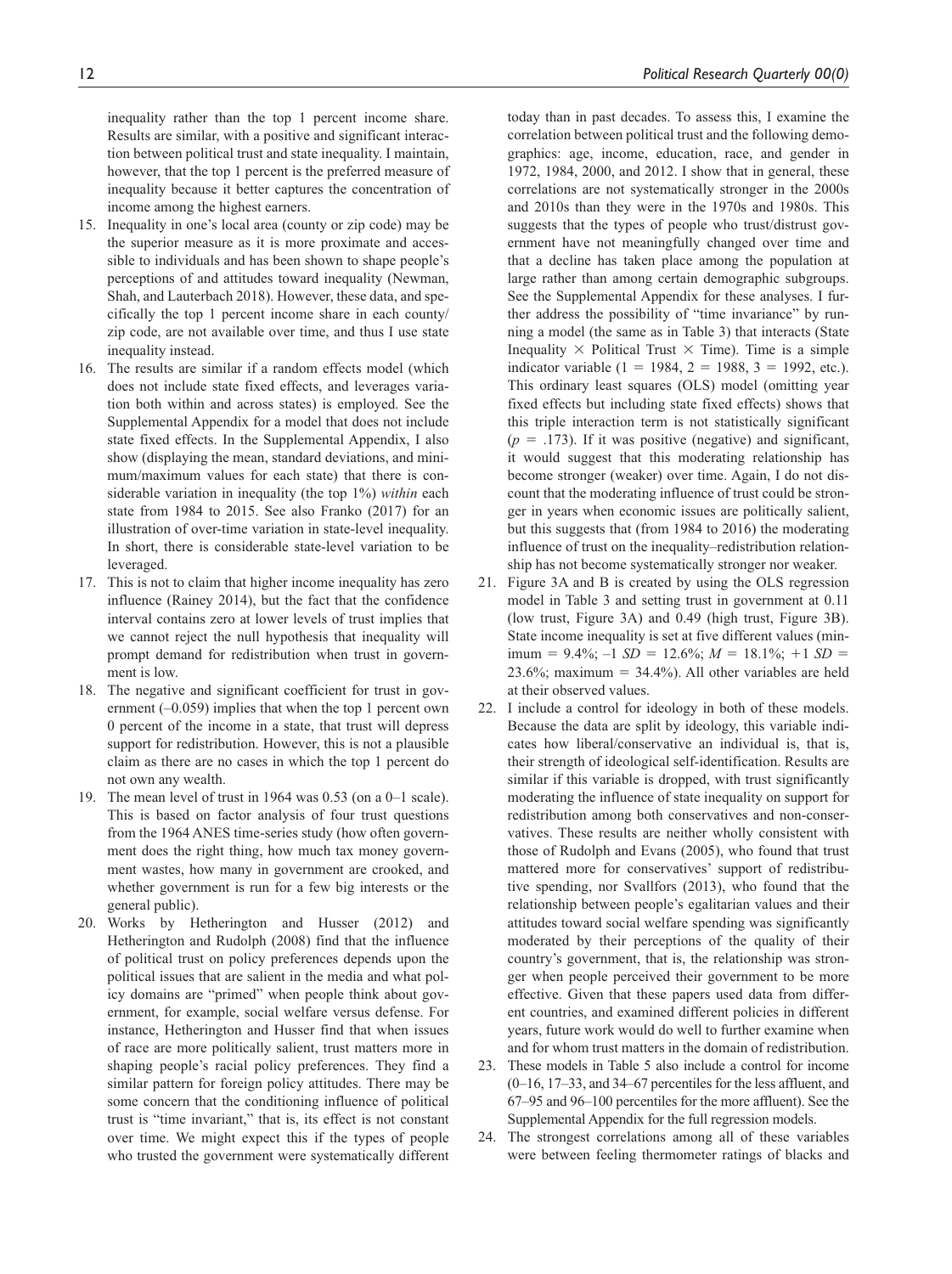Hispanics,  $r = .67$ . Ideology and party identification also correlated strongly at .57. All other variables interacted with state-level income inequality correlated with one another at less than .50.

- 25. See [http://www.nytimes.com/interactive/2012/01/24/us/](http://www.nytimes.com/interactive/2012/01/24/us/politics/state-of-the-union-2012-video-transcript.html) [politics/state-of-the-union-2012-video-transcript.html](http://www.nytimes.com/interactive/2012/01/24/us/politics/state-of-the-union-2012-video-transcript.html).
- 26. See [https://www.wsj.com/articles/democratic-presidential](https://www.wsj.com/articles/democratic-presidential-hopefuls-amplify-income-inequality-message-11549449000)[hopefuls-amplify-income-inequality-message-11549449000](https://www.wsj.com/articles/democratic-presidential-hopefuls-amplify-income-inequality-message-11549449000).
- 27. See [https://elizabethwarren.com/issue/end-washington](https://elizabethwarren.com/issue/end-washington-corruption/) [-corruption/.](https://elizabethwarren.com/issue/end-washington-corruption/)

## **ORCID iD**

David Macdonald **D** <https://orcid.org/0000-0002-8820-6067>

## **Supplemental Material**

The supplemental appendix and all replication files and code to reproduce the results can be found online in the Harvard Dataverse(https://dataverse.harvard.edu/dataset.xhtml? persistentId=doi:10.7910/DVN/ATWXPN).

#### **References**

- Alesina, Alberto, and Eliana La Ferrara. 2005. "Preferences for Redistribution in the Land of Opportunities." *Journal of Public Economics* 89 (5–6): 897–931.
- Alesina, Alberto, and Edward L. Glaeser. 2004. *Fighting Poverty in the US and Europe: A World of Difference*. Oxford: Oxford University Press.
- Ansolabehere, Stephen, Jonathan Rodden, and James M. Snyder. 2008. "The Strength of Issues: Using Multiple Measures to Gauge Preference Stability, Ideological Constraint, and Issue Voting." *American Political Science Review* 102 (2): 215–32.
- Ballard-Rosa, Cameron, Lucy Martin, and Kenneth Scheve. 2017. "The Structure of American Income Tax Policy Preferences." *Journal of Politics* 79 (1): 1–16.
- Bartels, Larry M. 2016. *Unequal Democracy: The Political Economy of the New Gilded Age*. 2nd ed. Princeton: Princeton University press.
- Benabou, Roland. 2000. "Unequal Societies: Income Distribution and the Social Contract." *American Economic Review* 90 (1): 96–129.
- Boudreau, Cheryl, and Scott A. MacKenzie. 2018. "Wanting What Is Fair: How Party Cues and Information about Income Inequality Affect Public Support for Taxes." *Journal of Politics* 80 (2): 367–81.
- Branham, J. Alexander, Stuart N. Soroka, and Christopher Wlezien. 2017. "When Do the Rich Win?" *Political Science Quarterly* 132 (1): 43–62.
- Caughey, Devin, and Christopher Warshaw. 2018. "Policy Preferences and Policy Change: Dynamic Responsiveness in the American States, 1936-2014." *American Political Science Review* 112 (2): 249–66.
- Chanley, Virginia A., Thomas J. Rudolph, and Wendy M. Rahn. 2000. "The Origins and Consequences of Public Trust in Government: A Time Series Analysis." *Public Opinion Quarterly* 64 (3): 239–56.
- Citrin, Jack, and Donald Philip Green. 1986. "Presidential Leadership and the Resurgence of Trust in Government." *British Journal of Political Science* 16 (4): 431–53.
- Citrin, Jack, and Laura Stoker. 2018. "Political Trust in a Cynical Age." *Annual Review of Political Science* 21:49–70.
- Condon, M. and Wichowsky, A., 2019. Inequality in the Social Mind: Perceptions of Status and Support for Redistribution. *Journal of Politics*.
- Converse, Philip E. 1964. "The Nature of Belief Systems in Mass Publics." In *Ideology and Discontent*, edited by David Apter, 206–261. New York: The Free Press.
- Dahl, Robert. 2006. *Preface to Democratic Theory, Expanded Edition*. Chicago: The University of Chicago Press.
- Delli Carpini, Michael X., and Scott Keeter. 1996. *What Americans Know about Politics and why it Matters*. New Haven: Yale University Press.
- Easton, David. 1975. "A Re-assessment of the Concept of Political Support." *British Journal of Political Science* 5 (4): 435–57.
- Edlund, Jonas, and Arvid Lindh. 2013. "Institutional Trust and Welfare State Support: On the Role of Trust in Market Institutions." *Journal of Public Policy* 33 (3): 295–317.
- Ellis, Christopher. 2012. "Understanding Economic Biases in Representation: Income, Resources, and Policy Representation in the 110th House." *Political Research Quarterly* 65 (4): 938–51.
- Ellis, Christopher. 2017. *Putting Inequality in Context: Class, Public Opinion, and Representation in the United States*. Ann Arbor: University of Michigan Press.
- Ellis, Christopher, and James A. Stimson. 2012. *Ideology in America*. Cambridge: Cambridge University Press.
- Erikson, Robert S., Michael B. MacKuen, and James A. Stimson. 2002. *The Macro Polity*. Cambridge: Cambridge University Press.
- Fairbrother, Malcolm. 2019. "When Will People Pay to Pollute? Environmental Taxes, Political Distrust and Experimental Evidence from Britain." *British Journal of Political Science* 49 (2): 661–82.
- Feldman, Stanley, and Marco R. Steenbergen. 2001. "The Humanitarian Foundation of Public Support for Social Welfare." *American Journal of Political Science* 45 (3): 658–77.
- Flavin, Patrick. 2012. "Income Inequality and Policy Representation in the American States." *American Politics Research* 40 (1): 29–59.
- Fox, Cybelle. 2004. "The Changing Color of Welfare? How Whites' Attitudes toward Latinos Influence Support for Welfare." *American Journal of Sociology* 110 (3): 580–625.
- Franko, William W. 2016. "Political Context, Government Redistribution, and the Public's Response to Growing Economic Inequality." *Journal of Politics* 78 (4): 957–63.
- Franko, William W. 2017. "Understanding Public Perceptions of Growing Economic Inequality." *State Politics & Policy Quarterly* 17 (3): 319–48.
- Franko, William W., Caroline J. Tolbert, and Christopher Witko. 2013. "Inequality, Self-Interest, and Public Support for 'Robin Hood' Tax Policies." *Political Research Quarterly* 66 (4): 923–37.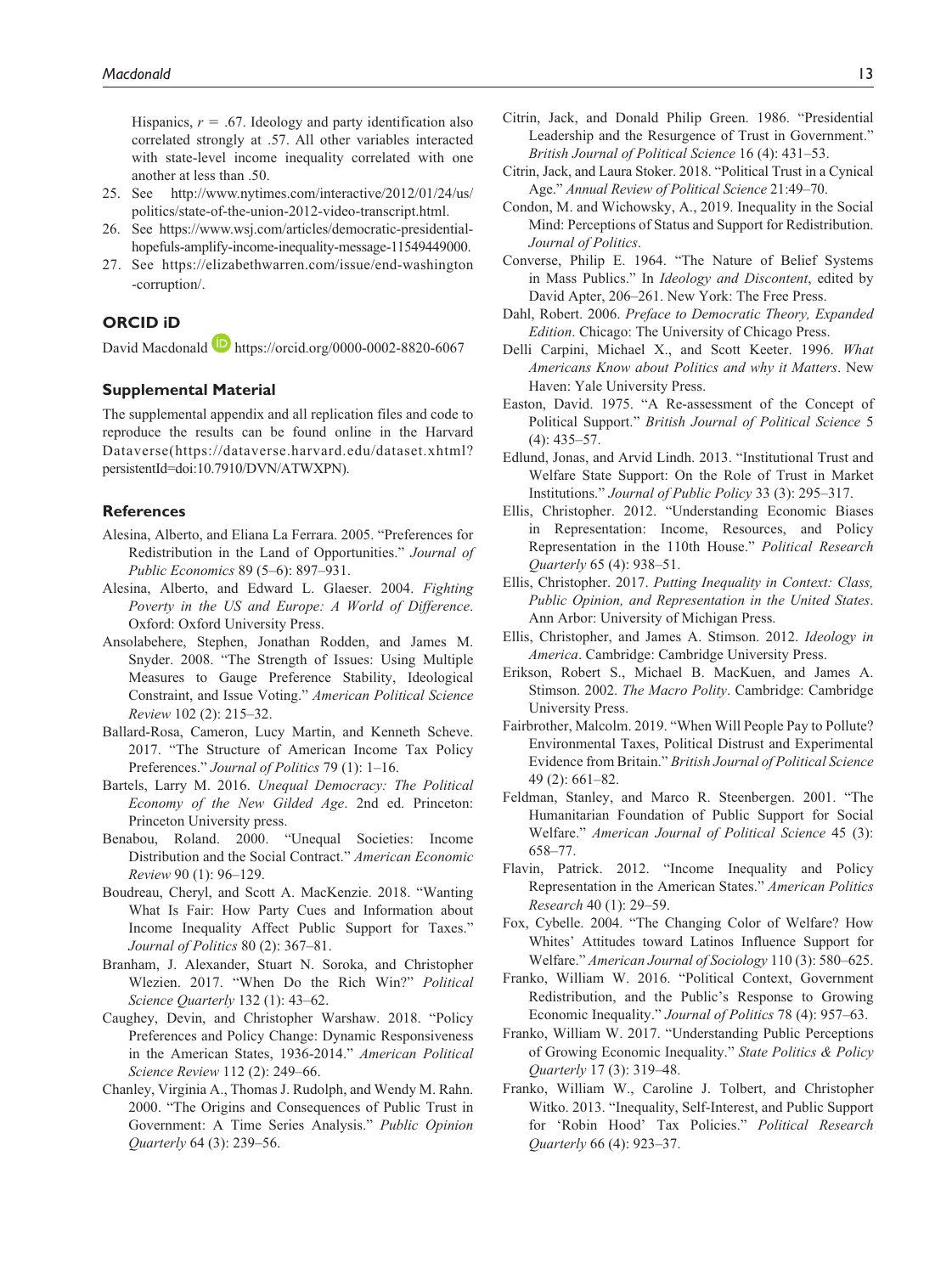- Franko, William W., and Christopher Witko. 2017. *The New Economic Populism: How States Respond to Economic Inequality*. Oxford: Oxford University Press.
- Gilens, Martin. 1999. *Why Americans Hate Welfare: Race, Media, and the Politics of Antipoverty Policy*. Chicago: University of Chicago Press.
- Gilens, Martin. 2012. *Affluence and Influence: Economic Inequality and Political Power in America*. Princeton: Princeton University Press.
- Gimpelson, Vladimir, and Daniel Treisman. 2018. "Misperceiving inequality." *Economics & Politics* 30 (1): 27–54.
- Goren, Paul. 2005. "Party Identification and Core Political Values." *American Journal of Political Science* 49 (4): 881–96.
- Green, Donald, Bradley Palmquist, and Eric Schickler. 2002. *Partisan Hearts and Minds: Political Parties and the Social Identities of Voters*. New Haven: Yale University Press.
- Hacker, Jacob S., and Paul Pierson. 2010. *Winner-Take-All Politics: How Washington Made the Rich Richer and Turned Its Back on the Middle Class*. New York: Simon & Schuster.
- Hayes, Thomas J. 2013. "Responsiveness in an Era of Inequality: The Case of the US Senate." *Political Research Quarterly* 66 (3): 585–99.
- Hayes, Thomas J. 2014. "Do Citizens Link Attitudes with Preferences? Economic Inequality and Government Spending in the 'New Gilded Age.'" *Social Science Quarterly* 95 (2): 468–85.
- Hetherington, Marc J. 1998. "The Political Relevance of Political Trust." *American Political Science Review* 92 (4): 791–808.
- Hetherington, Marc J. 2005. *Why Trust Matters: Declining Political Trust and the Demise of American Liberalism*. Princeton: Princeton University Press.
- Hetherington, Marc J., and Suzanne Globetti. 2002. "Political Trust and Racial Policy Preferences." *American Journal of Political Science* 46 (2): 253–75.
- Hetherington, Marc J., and Jason A. Husser. 2012. "How Trust Matters: The Changing Political Relevance of Political Trust." *American Journal of Political Science* 56 (2): 312–25.
- Hetherington, Marc J., and Thomas J. Rudolph. 2008. "Priming, Performance, and the Dynamics of Political Trust." *Journal of Politics* 70 (2): 498–512.
- Hetherington, Marc J., and Thomas J. Rudolph. 2015. *Why Washington Won't Work: Polarization, Political Trust, and the Governing Crisis*. Chicago: University of Chicago Press.
- Intawan, Chanita, and Stephen P. Nicholson. 2018. "My Trust in Government Is Implicit: Automatic Trust in Government and System Support." *Journal of Politics* 80 (2): 601–14.
- Jacoby, William G. 2000. "Issue Framing and Public Opinion on Government Spending." *American Journal of Political Science* 44 (4): 750–67.
- Kam, Cindy D., and Yunju Nam. 2008. "Reaching Out or Pulling Back: Macroeconomic Conditions and Public Support for Social Welfare Spending." *Political Behavior* 30 (2): 223–58.
- Keele, Luke. 2005. "The Authorities Really Do Matter: Party Control and Trust in Government." *Journal of Politics* 67 (3): 873–86.
- Keele, Luke. 2007. "Social Capital and the Dynamics of Trust in Government." *American Journal of Political Science* 51 (2): 241–54.
- Kelly, Nathan J., and Peter K. Enns. 2010. "Inequality and the Dynamics of Public Opinion: The Self-Reinforcing Link between Economic Inequality and Mass Preferences." *American Journal of Political Science* 54 (4): 855–70.
- Kuziemko, Ilyana, Michael I. Norton, Emmanuel Saez, and Stefanie Stantcheva. 2015. "How Elastic Are Preferences for Redistribution? Evidence from Randomized Survey Experiments." *American Economic Review* 105 (4): 1478– 508.
- Lau, Richard R., and David P. Redlawsk. 2001. "Advantages and Disadvantages of Cognitive Heuristics in Political Decision Making." *American Journal of Political Science* 45 (4): 951–71.
- Leighley, Jan E., and Jonathan Nagler. 2013. *Who Votes Now? Demographics, Issues, Inequality, and Turnout in the United States*. Princeton: Princeton University Press.
- Lupia, Arthur D. 1994. "Shortcuts versus Encyclopedias: Information and Voting Behavior in California Insurance Reforms." *American Political Science Review* 88 (1): 63– 76.
- Luttig, Matthew. 2013. "The Structure of Inequality and Americans' Attitudes toward Redistribution." *Public Opinion Quarterly* 77 (3): 811–21.
- McCall, Leslie. 2013. *The Undeserving Rich: American Beliefs about Inequality, Opportunity, and Redistribution*. Cambridge: Cambridge University Press.
- McCall, Leslie, Derek Burk, Marie Laperriere, and Jennifer A. Richeson. 2017. "Exposure to Rising Inequality Shapes Americans' Opportunity Beliefs and Policy Support." *Proceedings of the National Academy of Sciences of the United States of America* 114 (36): 9593–98.
- McCall, Leslie, and Lane Kenworthy. 2009. "Americans' Social Policy Preferences in the Era of Rising Inequality." *Perspectives on Politics* 7 (3): 459–84.
- McCarty, Nolan, Keith T. Poole, and Howard Rosenthal. 2006. *Polarized America: The Dance of Ideology and Unequal Riches*. Cambridge: MIT Press.
- McClosky, Herbert, and John Zaller. 1984. *The American Ethos: Public Attitudes toward Capitalism and Democracy*. Cambridge: Harvard University Press.
- Meltzer, Allan H., and Scott F. Richard. 1981. "A Rational Theory of the Size of Government." *Journal of Political Economy* 89 (5): 914–27.
- Morisi, Davide, John T. Jost, and Vishal Singh. 2019. "An Asymmetrical 'President-in-Power' Effect." *American Political Science Review* 113 (2): 614–20.
- Newman, Benjamin J., and Thomas J. Hayes. 2019. "Durable Democracy? Economic Inequality and Democratic Accountability in the New Gilded Age." *Political Behavior* 41 (1): 5–30.
- Newman, Benjamin J., Christopher D. Johnston, and Patrick L. Lown. 2015. "False Consciousness or Class Awareness?